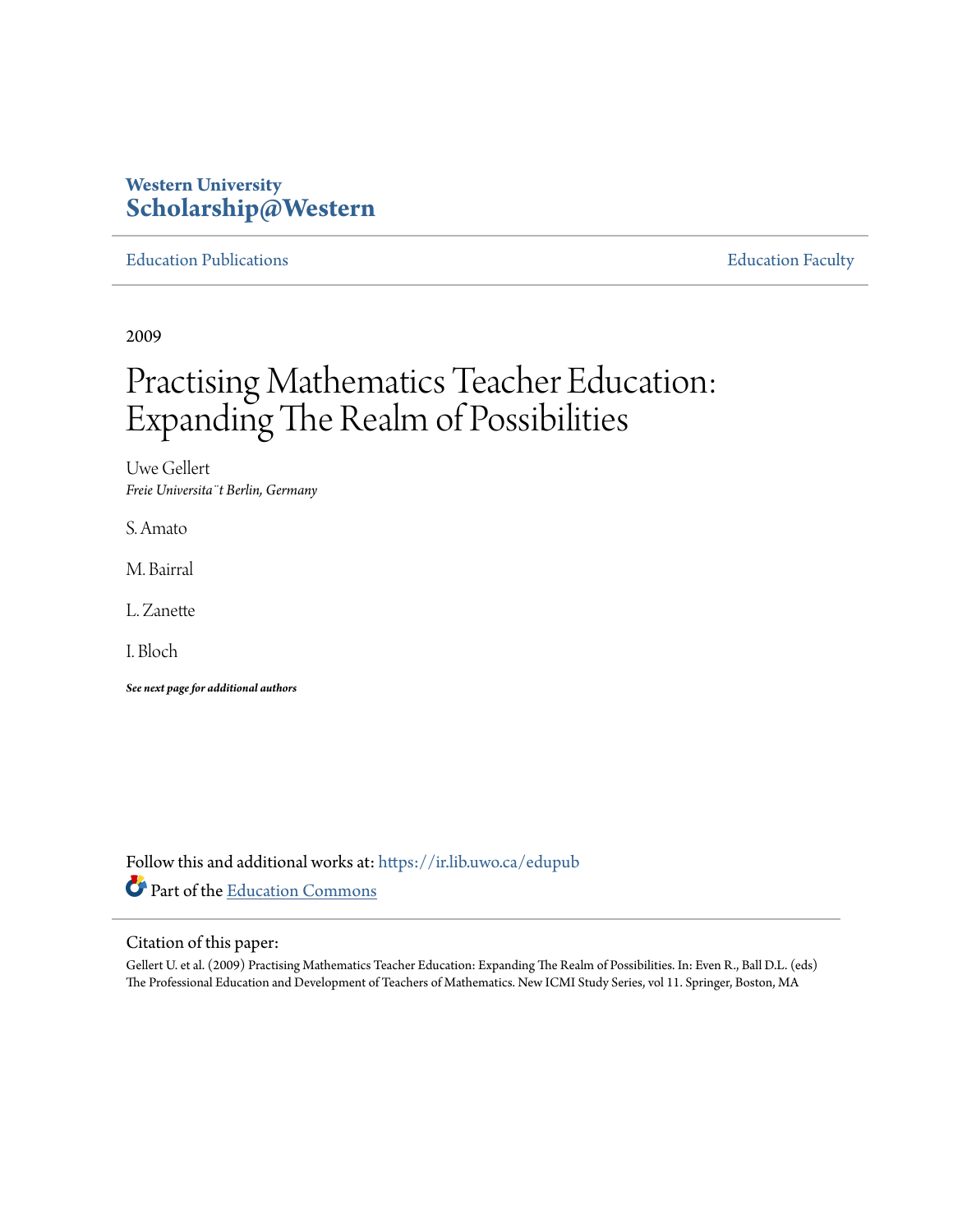#### **Authors**

Uwe Gellert, S. Amato, M. Bairral, L. Zanette, I. Bloch, George Gadanidis, Immaculate Kizito Namukasa, G. Krummheuer, B. Grevholm, C. Bergsten, D. Miller, A. Peter-Koop, B. Wollring, J. Proulx, L. M. Rosu, B. Arvold, and N. Sayac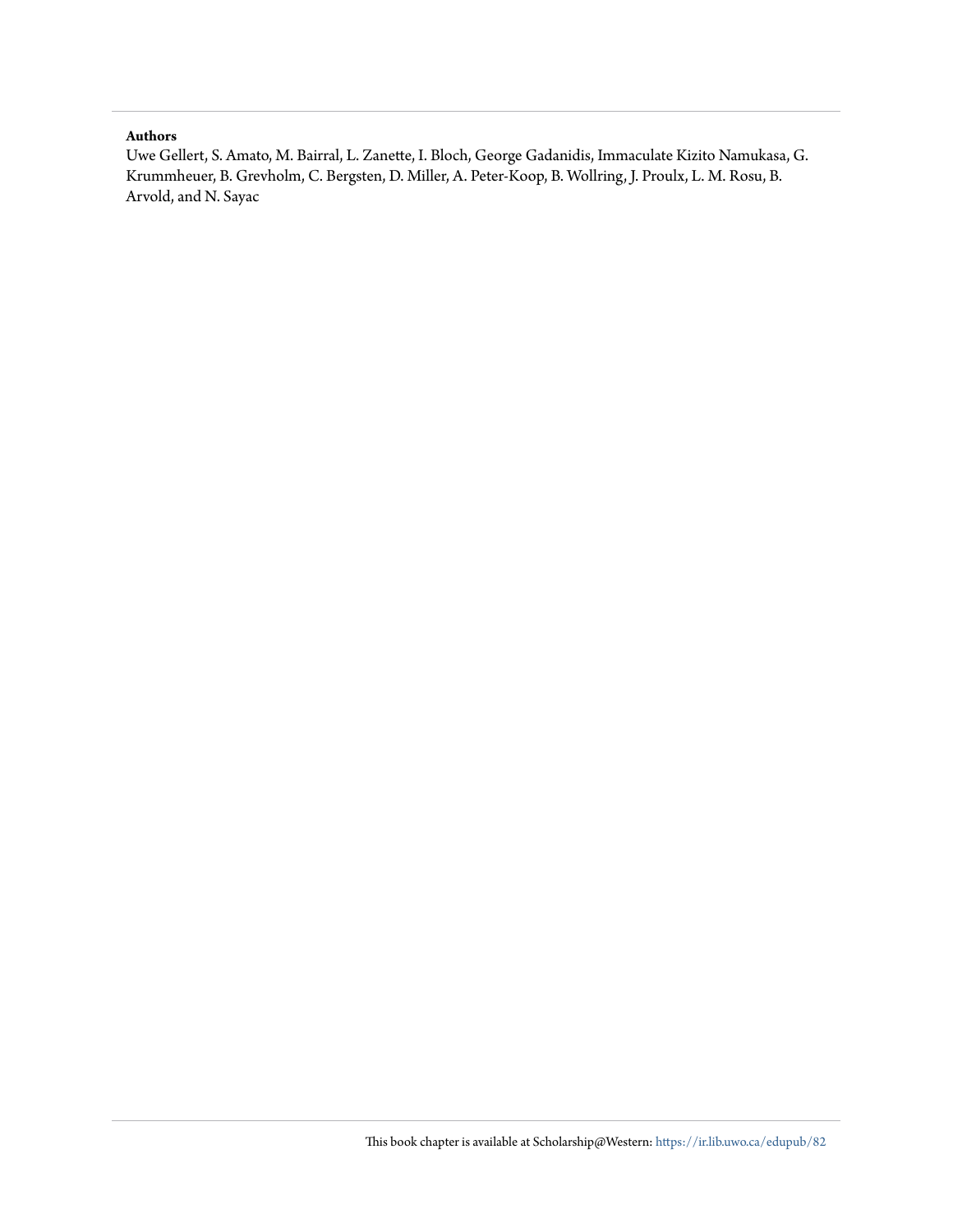## **Practising Mathematics Teacher Education: Expanding The Realm of Possibilities**

**Uwe Gellert**, *Freie Universita¨t Berlin, Germany,* and S. Amato, M. Bairral, L. Zanette, I. Bloch, G. Gadanidis, I. Namukasa, G. Krummheuer, B. Grevholm, C. Bergsten, D. Miller, A. Peter-Koop, B. Wollring, J. Proulx, L. M. Rosu, B. Arvold, N. Sayac

## **1. Introduction**

It is often said that student teachers' underlying beliefs of what mathematics consists of and how it should be taught are restricted in two ways. On the one hand, future elementary teachers in general use only weak mathematical conceptions, which often do not help them to realise their educational ambitions. On a general educational level, many of these students advocate discovery learning and collective problem solving, but when it comes down to the mathematical activities that have to be prepared, their experience of "traditional" school mathematics is of little help. On the other hand, future (higher) secondary teachers mostly are very well prepared with respect to formal academic mathematics when entering mathematics education programmes, either because they have already passed a mathematical formation at university or because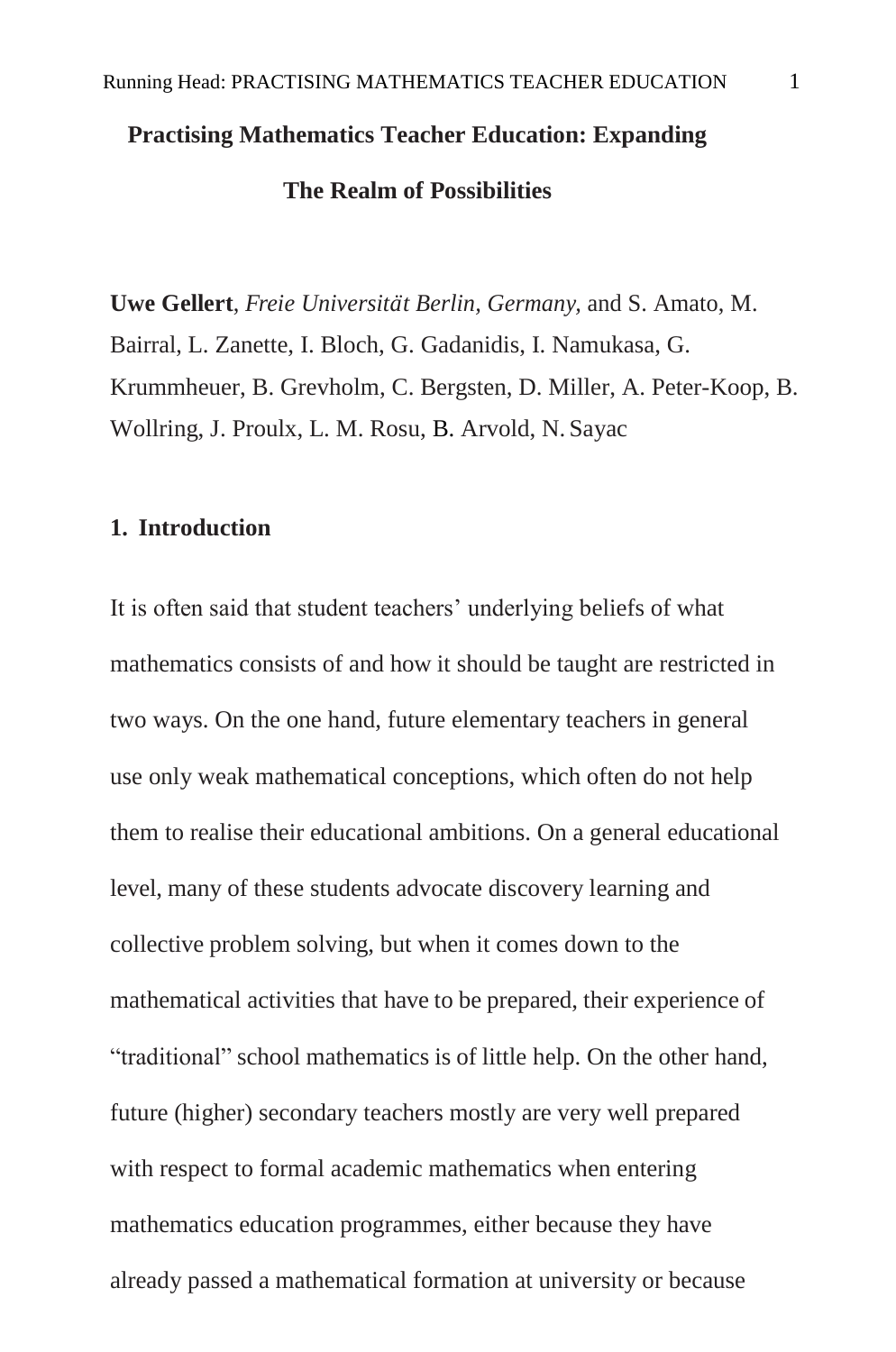PRACTISING MATHEMATICS TEACHER EDUCATION 2 their teacher education programmes emphasise the study of academic mathematics and not of educational or didactical modules. Being socialised as mathematicians, and not as mathematics teachers, these future teachers often lack the experience of how to convert formal mathematics into school mathematical activities.

For both future teachers, elementary as well as secondary, building conceptions of mathematically rich and cognitively and socially stimulating school mathematical activities is at the heart of the process of their professional formation. Mathematics teacher education, in that sense, provides opportunities for future mathematics teachers to expand the realm of their possibilities.

However, the title of this chapter carries a second meaning. By presenting examples from the practice of teacher education, we aim at expanding the realm of possibilities for and within programmes of mathematics teacher education. These possibilities can be seen, again, as activities: by adapting and transforming the diverse examples presented here, teacher educators may organise new and different activities for future teachers to actively develop their professional knowledge.

In line with this view, this chapter does not intend to propagate "best practices". "Best practices" strive towards generating "perfect teachers", thus reflecting a technocratic cause-effect mentality, or a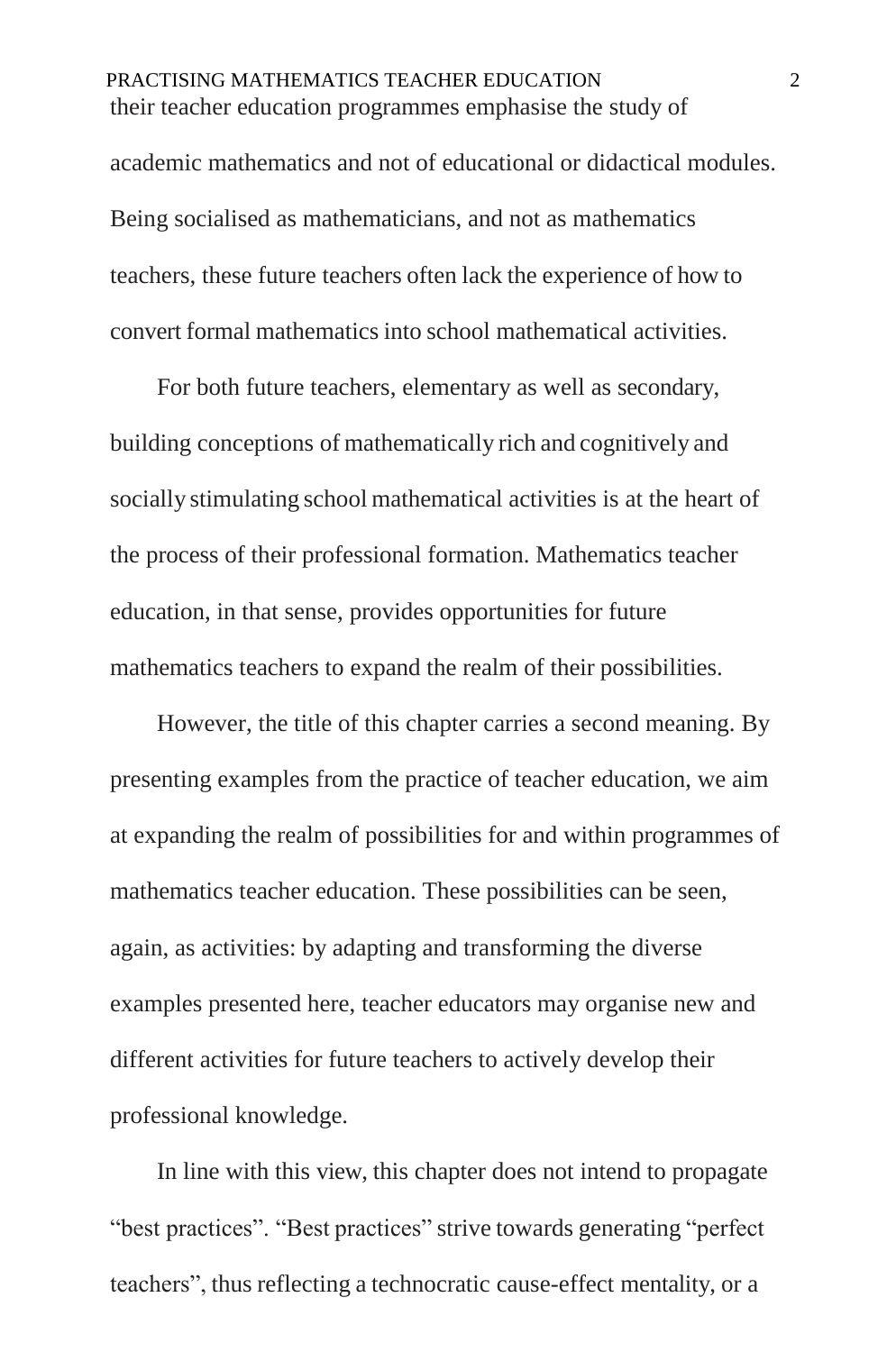"training" mindset, in the project of achieving the perfect image of a mathematics teacher. However, the outcomes of any mathematics teacher education programme, or of single courses and activities therein, are much more diverse and unpredictable than might be expected: the perceptions, interpretations, and uses are going to be different for each student teacher (Proulx, 2005).

This chapter, instead, tries to widen the horizon of programmes and activities in mathematics teacher education by presenting stimulating examples from diverse countries and teacher education cultures. First, these examples may directly contribute to an enrichment of mathematics teacher education practices. Second, and reflectively, the diversity of the examples presented here may provoke a re- consideration of the objectives of the mathematics teacher education programmes in use.

The examples from teacher education practice to be presented in this chapter have been grouped into four areas, thus reflecting their main purposes for the education of future mathematics teachers:

- Activating the understanding of school mathematics
- Enhancing the communication of mathematical ideas
- Using information and communication technology (ICT) in mathematics teacher education
- Studying classroom practice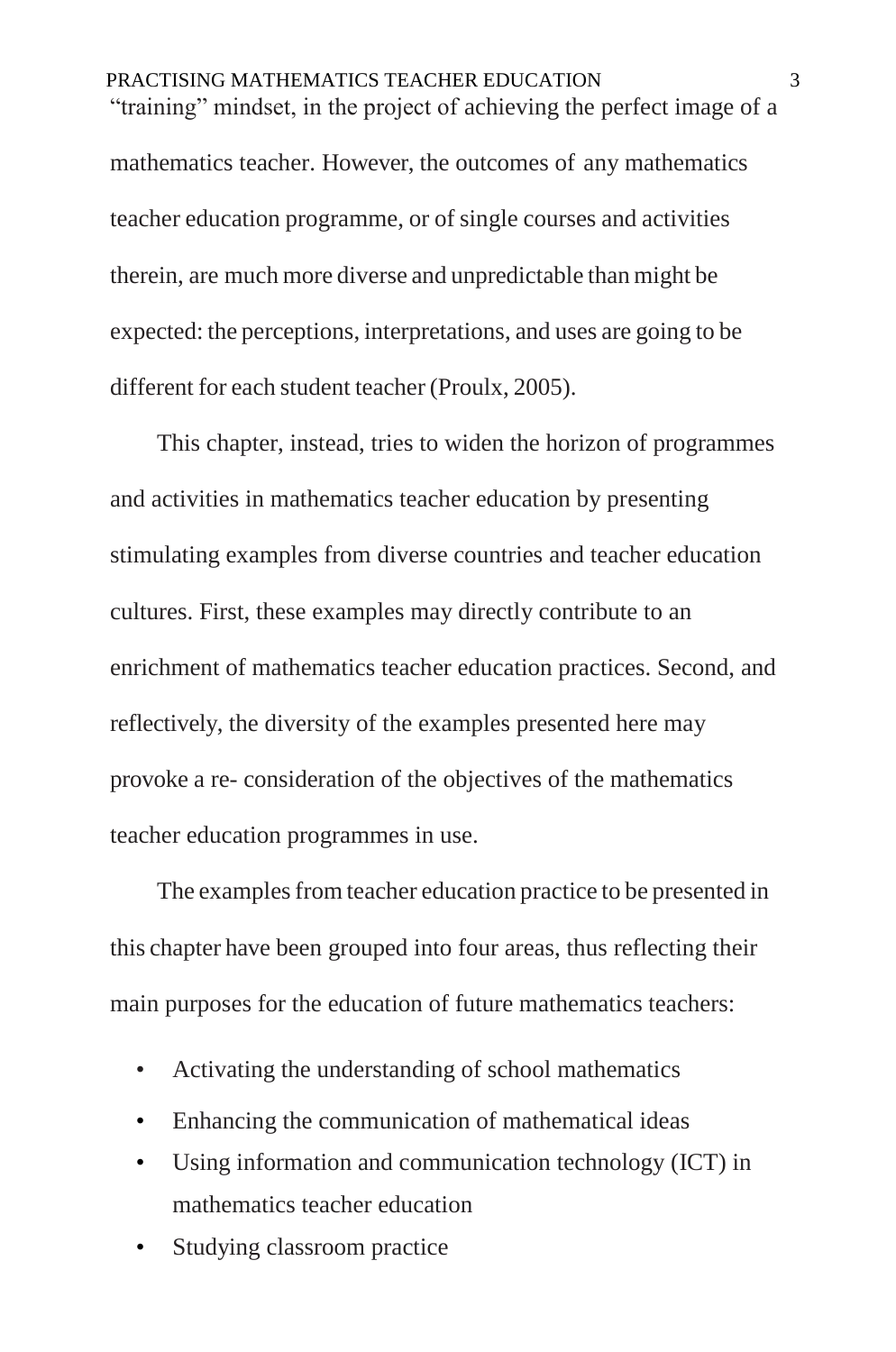While this chapter draws to some extent from the existing body of literature about teacher education practices, the examples displayed in boxes were all presented and discussed at the 15th ICMI Study. The boxes are excerpts from the study conference papers. This chapter does not scrutinise these examples analytically but, instead, offers a bouquet of activities and experiences, thustrying to fire the reader's imagination.

It should be noted that within the respective conference papers most of these examples have been discussed and used within a research context. This research context is rather ignored in the chapter on hand.

#### **2. Activating the Understanding of School Mathematics**

School mathematics can be regarded as an autonomous body of knowledge. It is not a simplistic form of academic mathematics. It is not striving exclusively for symbolic abstraction and rigour. In order to be meaningful for the majority of the students, it tries to construct visual representations for mathematical concepts and relations. Whereas, for instance, academic mathematics defines mathematical concepts symbolically and tries to avoid redundant formulation, school mathematical knowledge of a mathematical concept comprises the diverse representations of the concept as well as the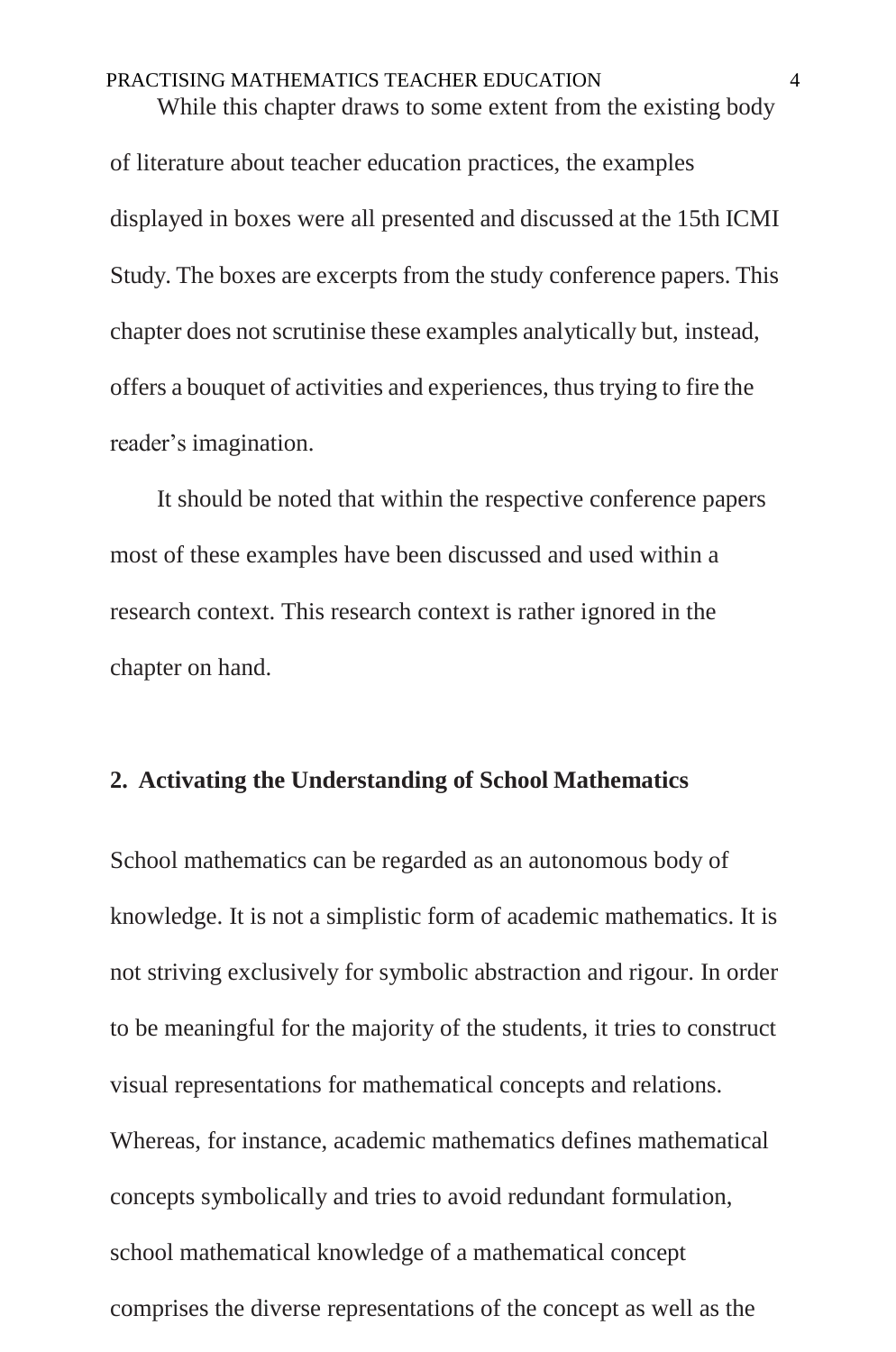PRACTISING MATHEMATICS TEACHER EDUCATION 5 translations between them.

One focus of mathematics teacher education practices is to activate the student teachers' understanding of school mathematics by involving them in school mathematical activities of translation between different representations. This proves to be useful for both future primary school teachers (Amato, 2005; Gadanidis & Namukasa, 2005; Peretz, 2006) and future secondary-school teachers (Bloch, 2005).

Amato (2004, 2005) reports that although student teachers generally correctly perform the multiplication of large numbers, only a few of them use the concept of place value to explain why numbers move over in the partial products:

The student teachers were asked to explain the reason for leaving blank the units' place of the second addend in the multiplication algorithm for 45 x 123. The most frequent type of explanation wasrelated to place value, but it did not involve much conceptual understanding: "Because I am now working with the tens' place, then I write the next number under the tens". Eight student teachers wrote about calculating 4 times 123 and none wrote about calculating 40 times 123. Two student teachers said it was to make the result bigger. The ideas presented by a few student teachers were thought to have the potential to develop the belief that mathematics is an irrational subject: "I would say that the place is reserved for the  $+$ [addition] sign" (Amato, 2005).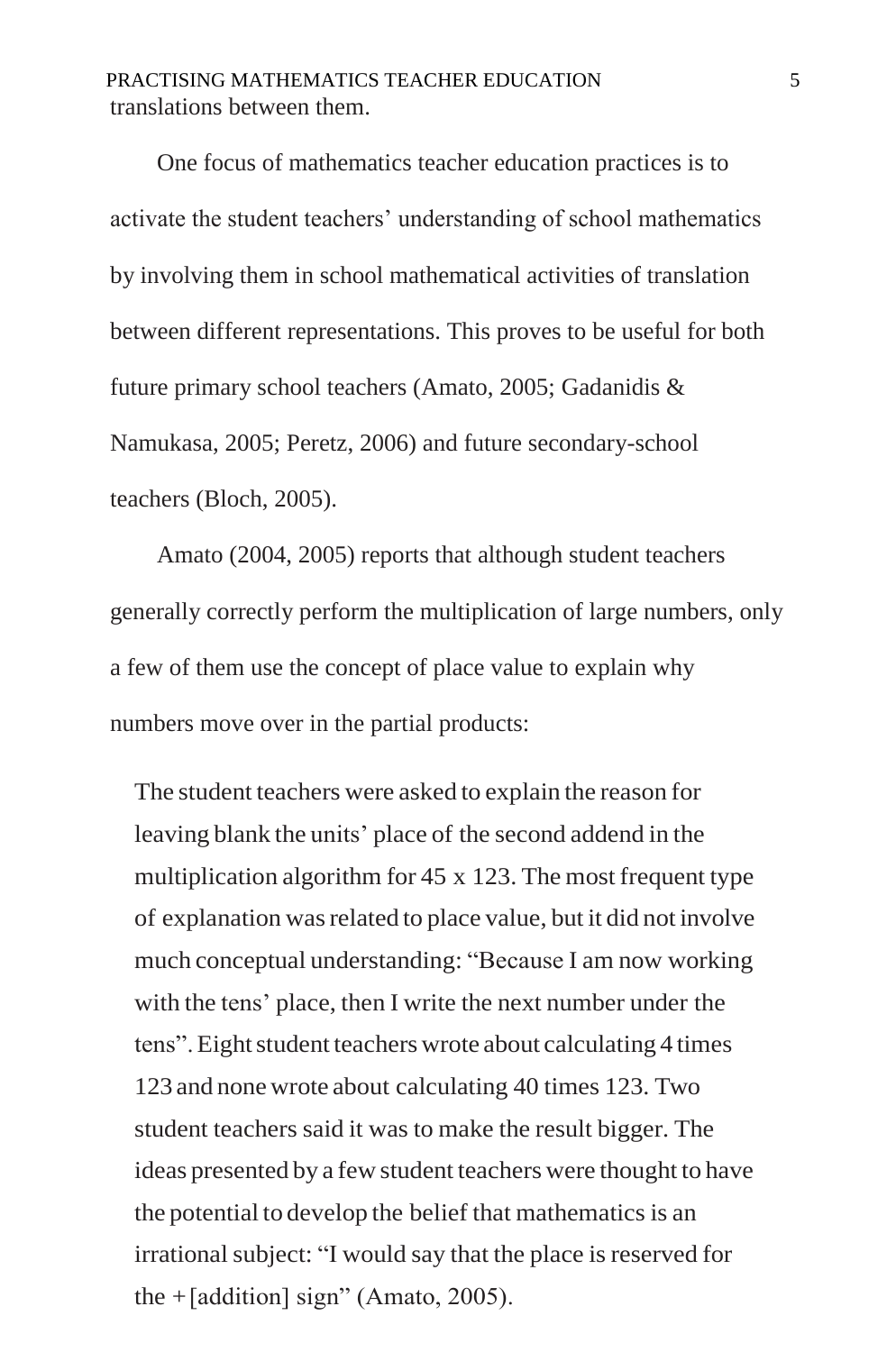## PRACTISING MATHEMATICS TEACHER EDUCATION 6 Amato uses school children's activities as a strategy to activate

student teachers' understanding of school mathematics, as shown in

the followingexample:

Versatile representations (Amato, 2004), like the area representation for multiplication, were used in activities in order to represent together two or more related concepts and operations and so to make their relationships clear. The student teachers were first given some practice in using the area representation with concrete materials [a plane version of Dienes blocks, **Fig. 1.1.3.1**] and later they were asked to interpret and draw area diagrams [**Fig. 1.1.3.2]**.



**Fig. 1.1.3.1** Plane version of Dienes blocks



**Fig. 1.1.3.2** Area diagram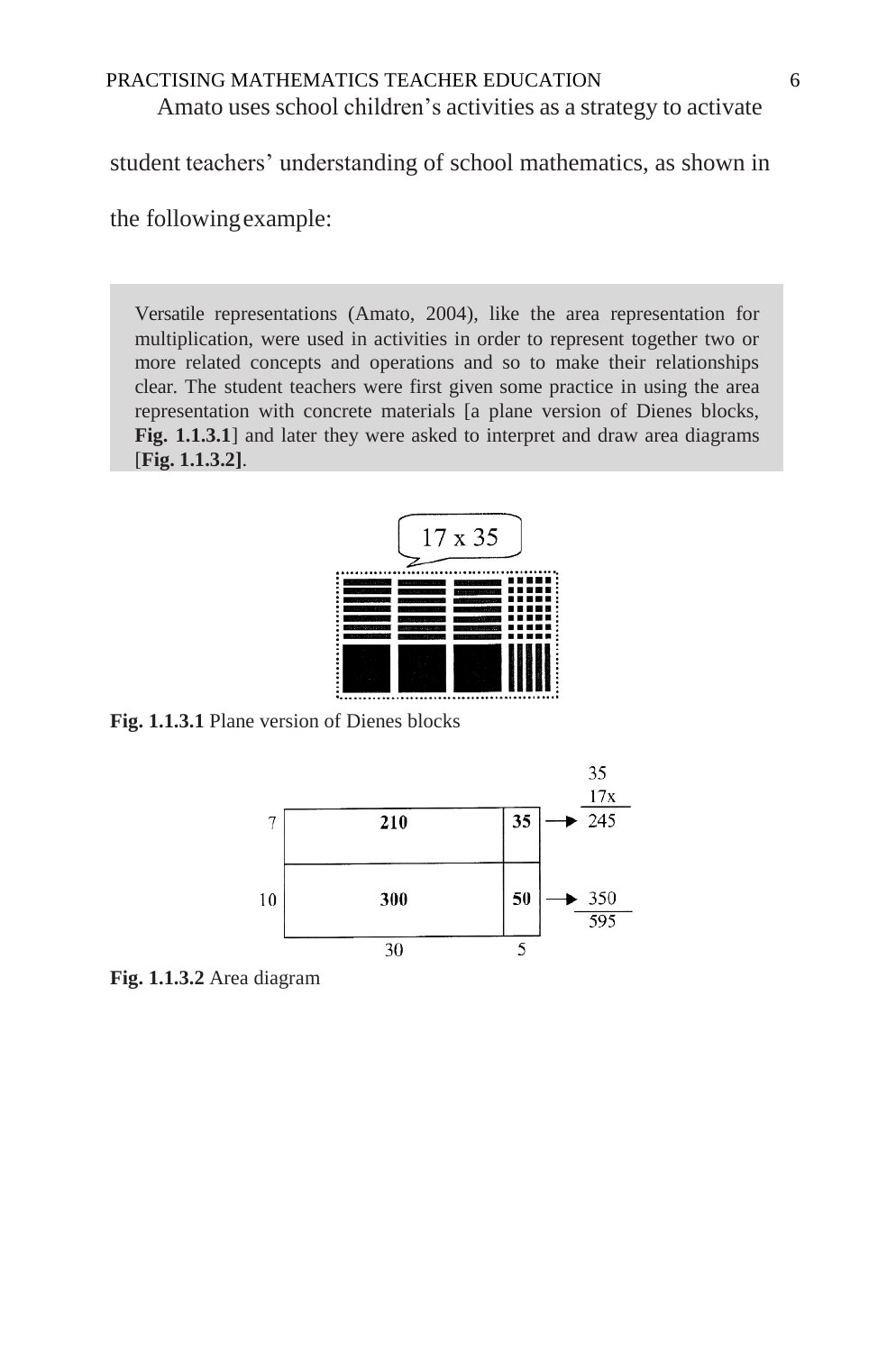From her experience with this kind of activity Amato concludes that the student teachers' understanding of the area representation of multiplication is related to an explicit teaching of the conventions used in those representations. Accordingly, she introduces more activities for multiplication of two-digit numbers:

In order to help student teachers understand the conventions used in the area representation, an analogy was made with constructing a wall with big bricks (hundreds), medium bricks (tens) and small bricks (units). The student teachers were asked which they thought it would be quicker to construct a wall: (a) to use as many bigger bricks as possible or (b) to start the construction by using small bricks? Before using the "bricks" to construct the wall they were asked to use the strips (tens) and little squares (units) as "rulers" to measure the base and height of the wall [Fig. 1.1.3.3]. After they finished constructing the wall they were asked to remove the rulers and verbalise the four partial multiplication sums ( $7 \times 5$ ,  $7 \times 30$ ,  $10 \times 5$ ,  $10 \times$ 30).



**Fig. 1.1.3.3** Base and height of the wall

Gadanidis and Namukasa (2005) provide another example of how primary-school student teachers can get involved in school children's mathematical activities. They design activities to be "interesting and challenging enough to capture their [future primary teachers] interest and imagination and to offer the potential for mathematical insight and surprise." They use a variety of school mathematics problems and situations for exploration, all being problem-solving tasks that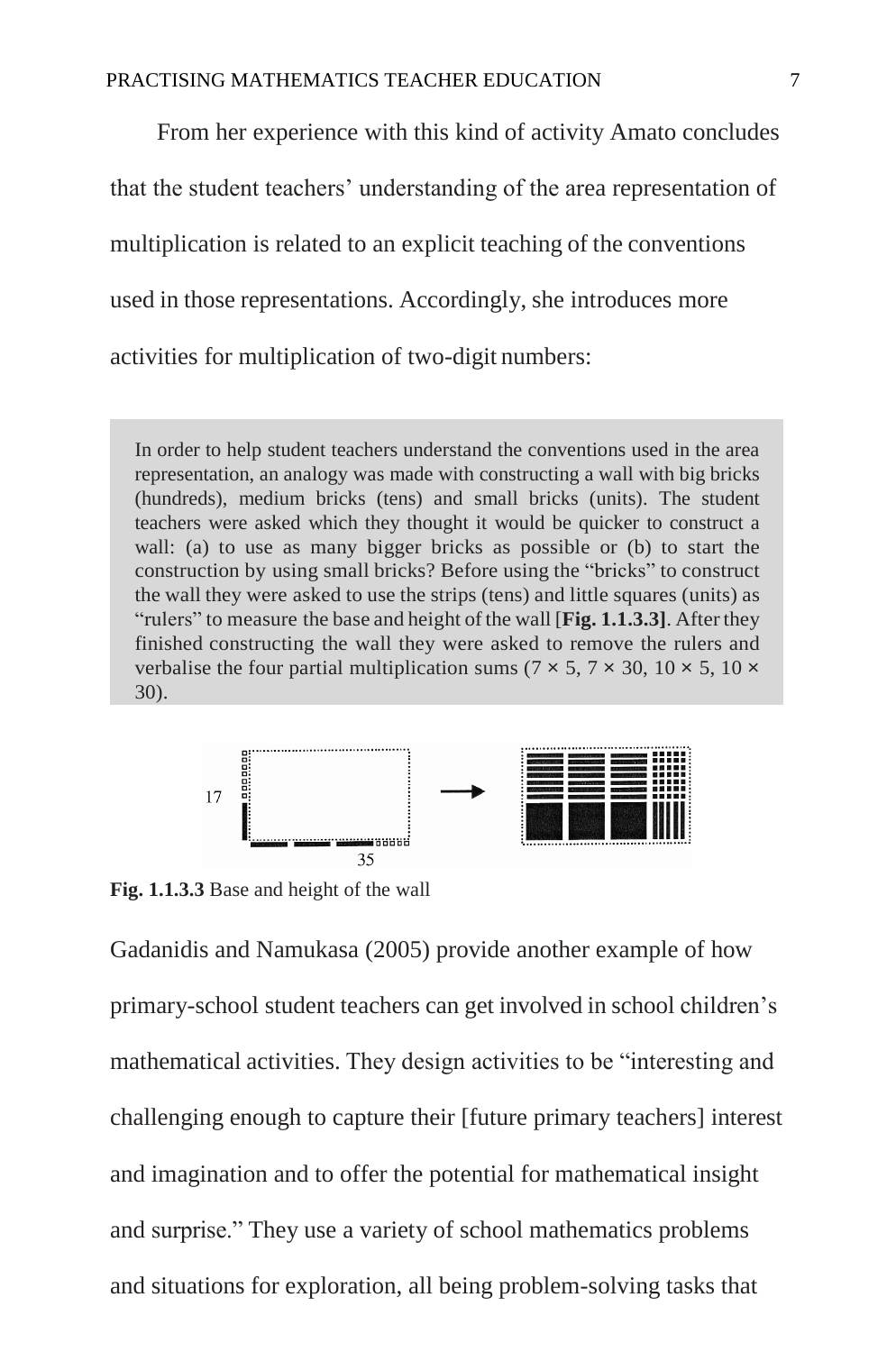the graph of  $+ = 4$  could be used as a visual proof of  $6 + (-2) = 4$  and  $5 + (-1) = 4$ . That is,  $(6, -2)$  and  $(5, -1)$  line up with  $(4, 0)$ ,  $(3, 1)$ ,  $(2, 2)$  and Some pre-service teachers expressed surprise that the ordered pairs lined up [**Fig. 1.1.3.4**]. "I had the 'aha' feeling when I saw the diagonal line pattern on the graph. That was my favourite part." Pre-service teachers also noticed that the ordered pairs on a grid. We repeated this for  $+ = 6$  and  $+ = 4$ . One of the problems explored the equation  $+ = 10$ . Pre-service teachers rolled a die to get the first number and then calculated the second number. They wrote the pairs of numbers in table and in ordered pair form, and plotted

(1,3). They also explored equations whose graphs were not parallel to the ones in [**Fig. 1.1.3.4]** and whose graphs were not straight lines. Such mathematical connections appeared to be pleasing to the pre-service teachers. "I loved the adding/graphing we did and how you should take problems and branch out *...*  it really makes something in my mind click."



**Fig. 1.1.3.4** Ordered pairs lined up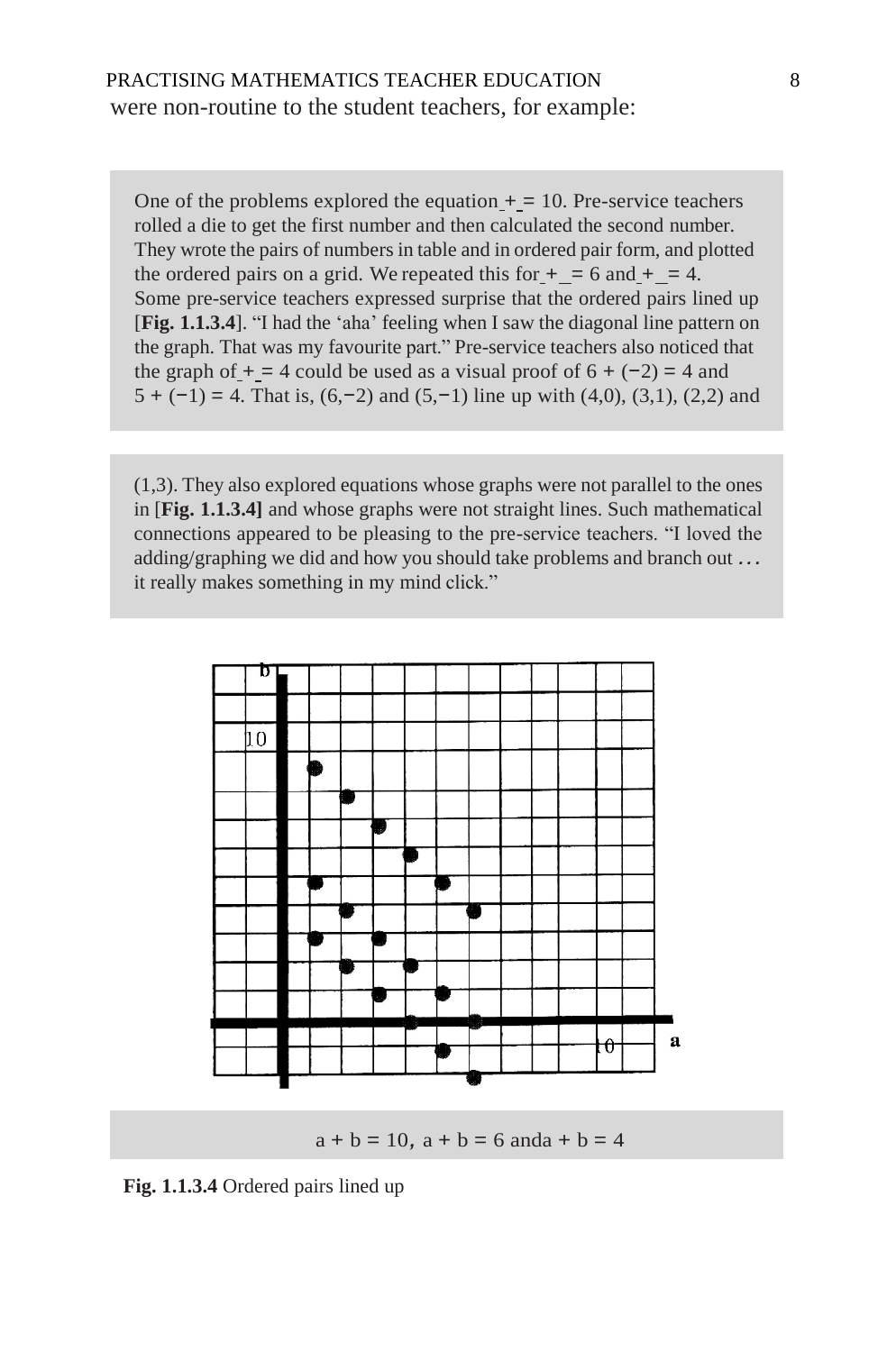While it may appear as a straightforward method to involve future primary-school teachers in activities that on the one hand intend to activate their understanding of school mathematics and, on the other hand, may serve as a blueprint for future teaching of primaryschool mathematics, this is not obviously the case for novice secondary mathematics teachers. In many countries, these future teachers have received a mathematical formation similar to that of a mathematician before entering courses in mathematics education. Bloch (2005) points to the fact that students "often get a very formal conception of mathematics during their university courses. For them, a theorem has to get a proof, but no justification in terms of problem solving, it is seen as a part of a mathematical theory which its own justification." This socialisation into academic mathematics is completed by a very specific way of knowledge transfer. Through their mathematical formation, future secondary mathematics teachers get used to the idea that mathematics teaching has to be done by a teacher in front of the students and that the teacher tells the mathematical laws and explains mathematical algorithms. As Bloch (2005) observes, student teachers "have no idea that the mathematical law could be understood, overall, considering that only elementary mathematics are in question at that level. The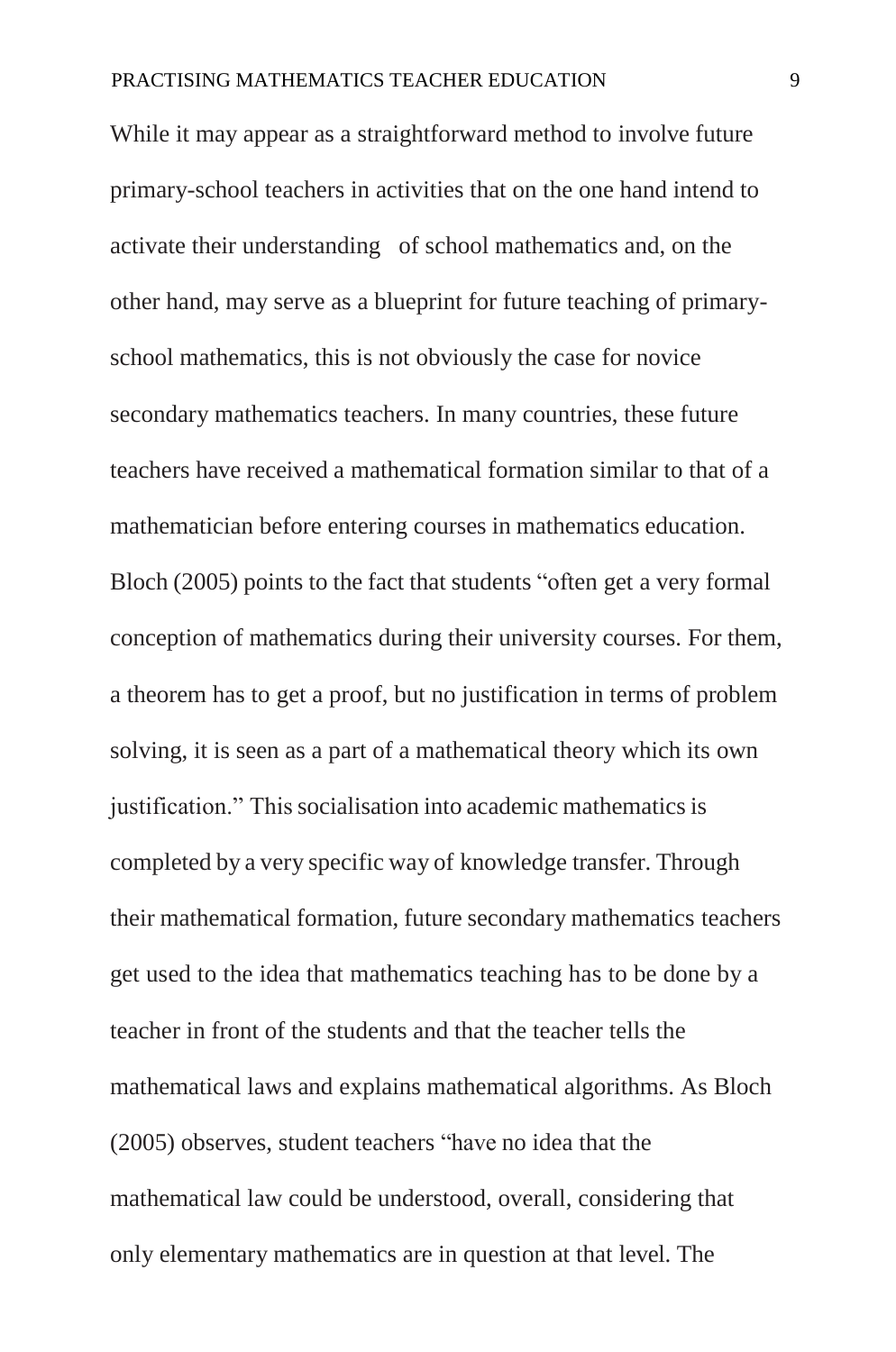PRACTISING MATHEMATICS TEACHER EDUCATION  $10$ mathematical formalism seems transparent to them. They are accustomed to take what the mathematics teacher said at University for granted and cannot imagine any other behaviour from the students in their own classes."

From this observation, Bloch draws the necessity to offer new situations to make their knowledge of school mathematics evolve also to the novice secondary teachers and new activities to get them to know what mathematical interactions with their students are. For example, Bloch introduces a "grid game":

point of the plane, V a given vector; place the point B such as  $AB = V$ . A situation to introduce the product of vectors by real numbers has been tested with novice teachers. It consists of a communication about collinear vectors and decomposition in a basis, whose support is a grid. The direct game simply consists in calculating sums of vectors, and associating them to the correct points, as usually done. This first direct game institutes a heuristic milieu, the milieu where students can get the technique and the basic strategy: they discover that if they multiply a vector by a number they can start from a point and reach another point. The type of instruction at this phase is: let A be a

The inverse game has got two phases itself: In Phase 1 the game aims to find points by doing the product of one given vector by numbers. What is at stake in this Phase 1 is the way, how students relate real numbers and lines in the plane. Students work in groups in which there are two emitters and two recipients. Emitters—who dispose of a schema with points that are unknown to the recipients—have to send a message to their corresponding recipients to make them find the unknown points [see **Fig. 1.1.3.5**].

The second phase works with the functionality of a two vectors basis in the plane. It is a communication game too, but in a two dimensional system (a basis). In Phase 2 students have to find that, two non colinear vectors and a point being given, by sum and product, one can reach unknown points [see **Figs. 1.1.3.6** and **1.1.3.7**]. If reaching every point is not effectively possible, restraining to integer coefficients is not enough to understand the generality of the rule: the students have to do the calculation in some non trivial cases. The main objective is to make students understand the rule of how a vector basis operates, before they are told the formal expression of this rule. For future teachers, the situation has the objective of understanding by action that with a basis of two vectors they can reach every point of the affine plane; this is a pragmatic proof of the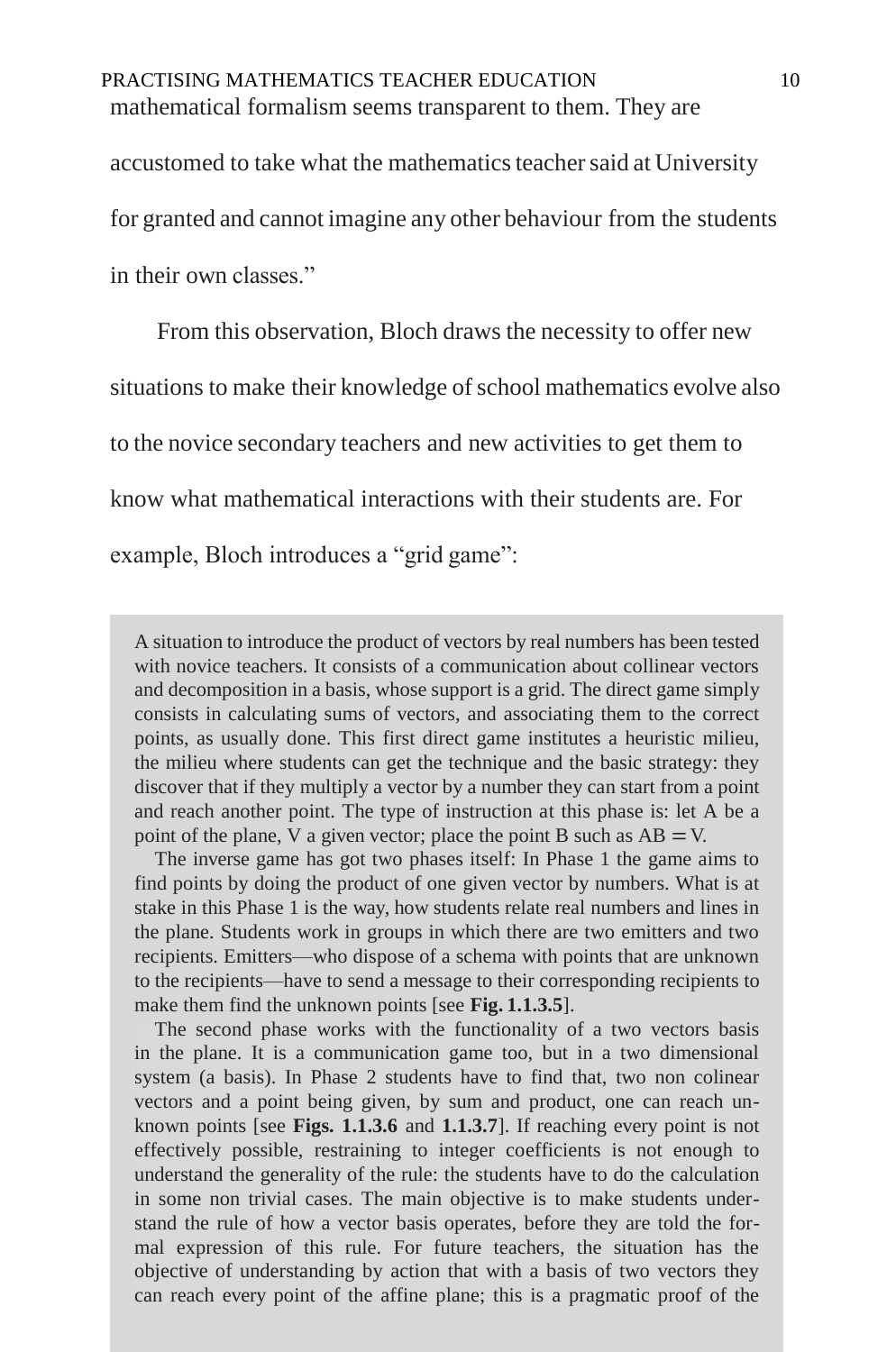functionality of the concept of basis; and, it makes student teachers discover that pragmatic proofs are not evident even when a formal proof is wellknown. For that purpose, it is necessary to let young teachers effectively reach some points with real coefficients or rational numbers (Bloch, 2005).



The other team has got the same grid as you, but with only the points A to L and the vector **u**. Send them messages to place the points M to V. You're not allowed to tell geometric descriptions in your messages, that must contain only

#### **Fig. 1.1.3.5** Phase 1

Insightful experience of school mathematics is an important starting point for the development of teachers' perceptions and classroom practice. These examples react on the difficulties primary and secondary mathematics teachers face when introducing standard mathematical concepts and procedures in the classroom. They demonstrate that school mathematical activities, which in all three examples are essentially related to the representational character of school mathematics, need to be regarded as an important pillar of any teacher education programme.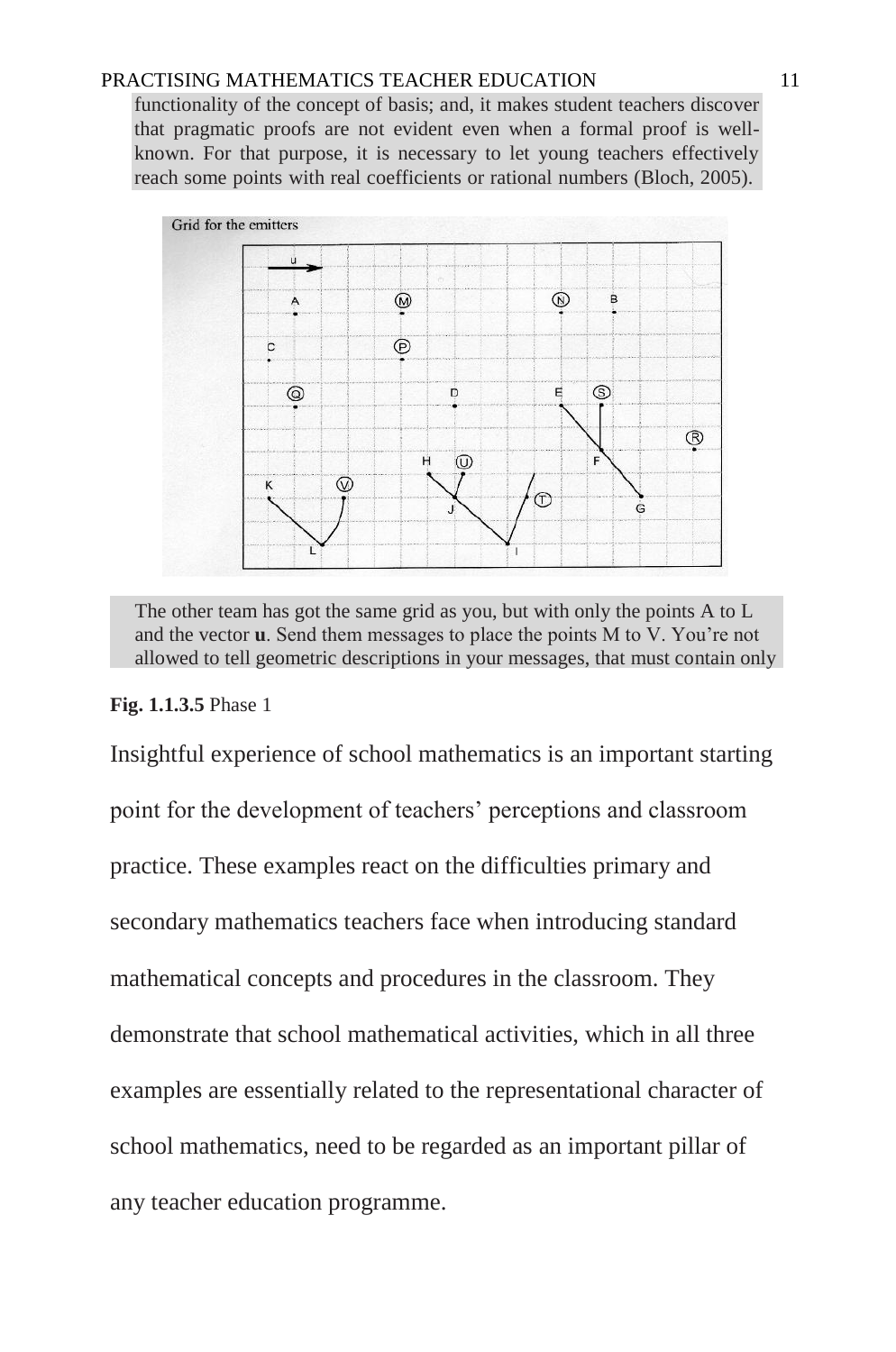

The other team has got the same grid as you, but with only the point O and the vectors u and v. Send them a message to place the point M. It is on the circle (O, OI), and on a straight line orthogonal to v. But you are not allowed to tell it in your message that must contain only O, u, v and numbers.

**Fig. 1.1.3.6** Phase 2, with circle



The other team has got the same grid as you, but with only the point O and the vectors u and v. Sent them a message to place the point M. It is at a place so that (MN) // (PQ) and the points N, P, Q are exactly at the crosses of the grid. But you are not allowed to tell it in your message that must contain only O, u, v and numbers.



#### **3. Enhancing the Communication of Mathematical Ideas**

The community of researchers in mathematics education broadly

accepts the claim that language matters in the mathematics

classroom. Many facets of this issue have been investigated (e.g.,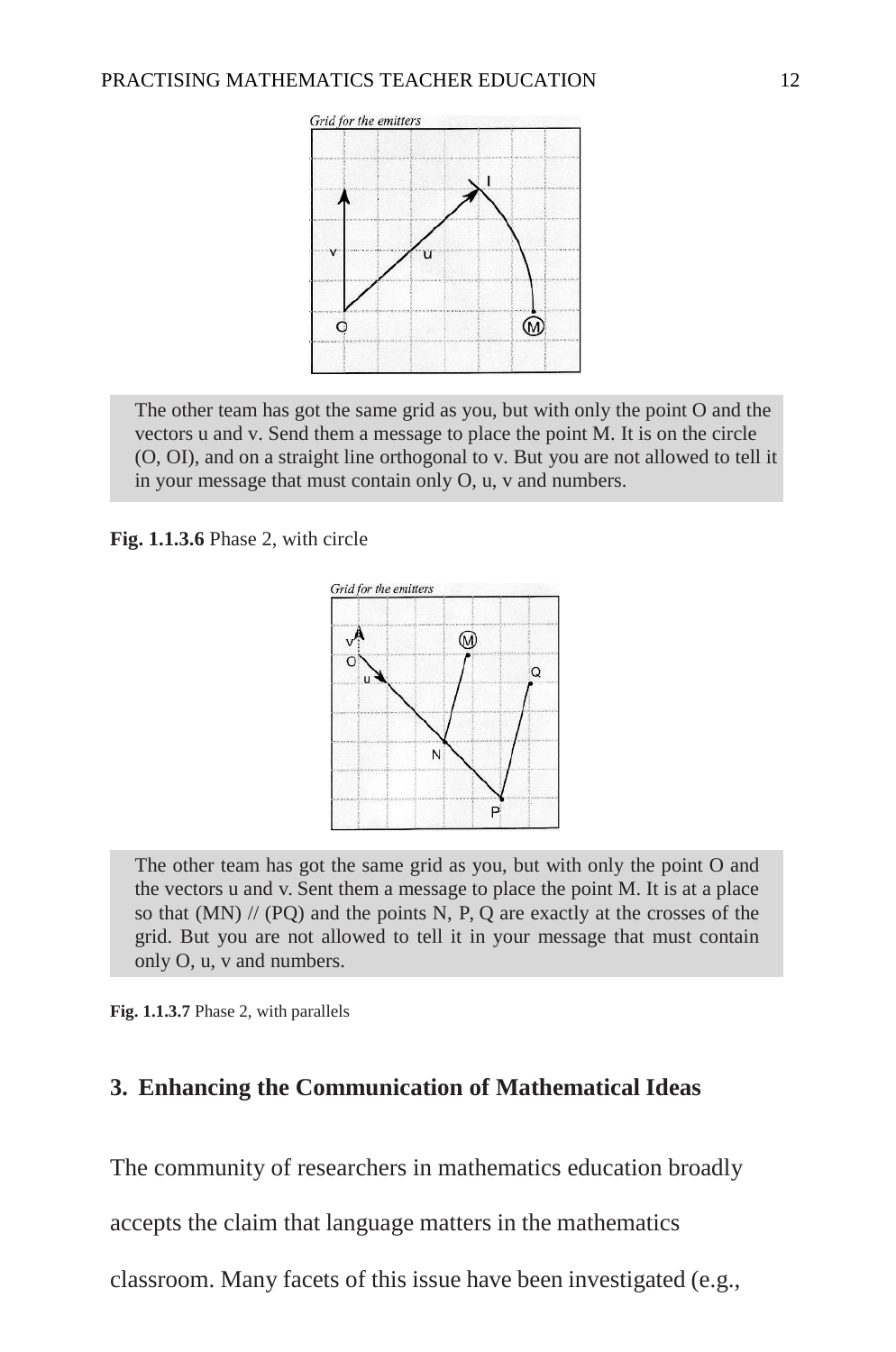## PRACTISING MATHEMATICS TEACHER EDUCATION 13 Adler, 2001; Alrø & Skovsmose, 2002; Brown, 1997; Cobb &

Bauersfeld, 1995; Kieran, Forman, & Sfard, 2002; Pimm, 1987). However, with respect to the preparation of mathematics teachers, this important issue isfrequently neglected or, not much better, treated implicitly, based on the conviction that a language to express mathematical ideas develops automatically from mathematical activity. This point of view is theoretically na¨ıve with respect to the pupils' learning of mathematics. It is counterproductive with respect to future teachers learning to teach mathematics. Both Grevholm and Bergsten (2005) and Peter-Koop and Wollring (2005) point to the fact that the development of a mathematics teacher's professional language is a critical issue for mathematics teacher education. Preservice teachers should be aware that the creation of a mathematical language is an essential part of mathematical activities.

This creation, indeed, is not a simple and automatically occurring phenomenon. According to Bernstein (1996) everyday knowledge is context dependent and segmentally organised and consistent within each segment, but segments overlap and knowledge organisations often do not match. The same holds for everyday activities and everyday language. In contrast, school mathematics is systematically principled and hierarchically organised. It requires the development of a mathematically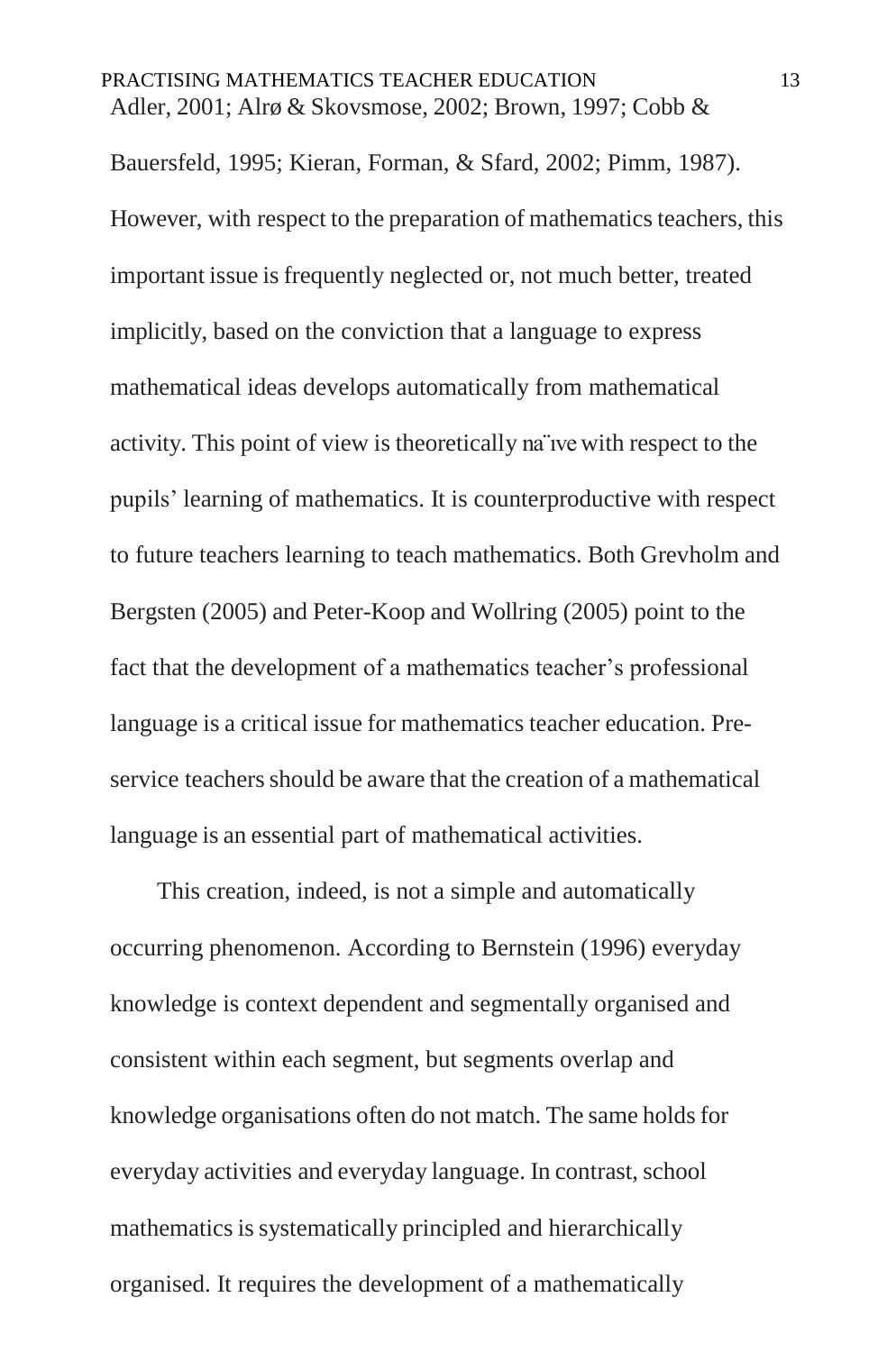PRACTISING MATHEMATICS TEACHER EDUCATION 14 consistent language. It can be argued that this problematic issue should be explicitly reflected within teacher education practice. This paragraph shows two examples of explicit enhancing of the communication of mathematical ideas and concepts in mathematics teacher education.

Peter-Koop and Wollring (2005) refer to common classroom experience as well as to psychological research when arguing that "especially with young children, (mathematics related) action seems to precede the ability to express one's own (mathematics related) thoughts, ideas and strategies in words". They conclude that the development and the use of non-verbal language, which reflect mathematics- related actions, are substantial for improving the process of teaching and learning. This is particularly important for "the communication about shape, number and structure in the primary mathematics classroom. From our point of view, mathematics yields special communication platforms with respect to functional communication—especially through the exploration of various iconic forms of articulation and communication, such as children's drawings or folding posters". Peter- Koop and Wollring demonstrate that future teachers as well as primary school pupils can successfully develop (mostly) non-verbal instructions for folding a special paper star: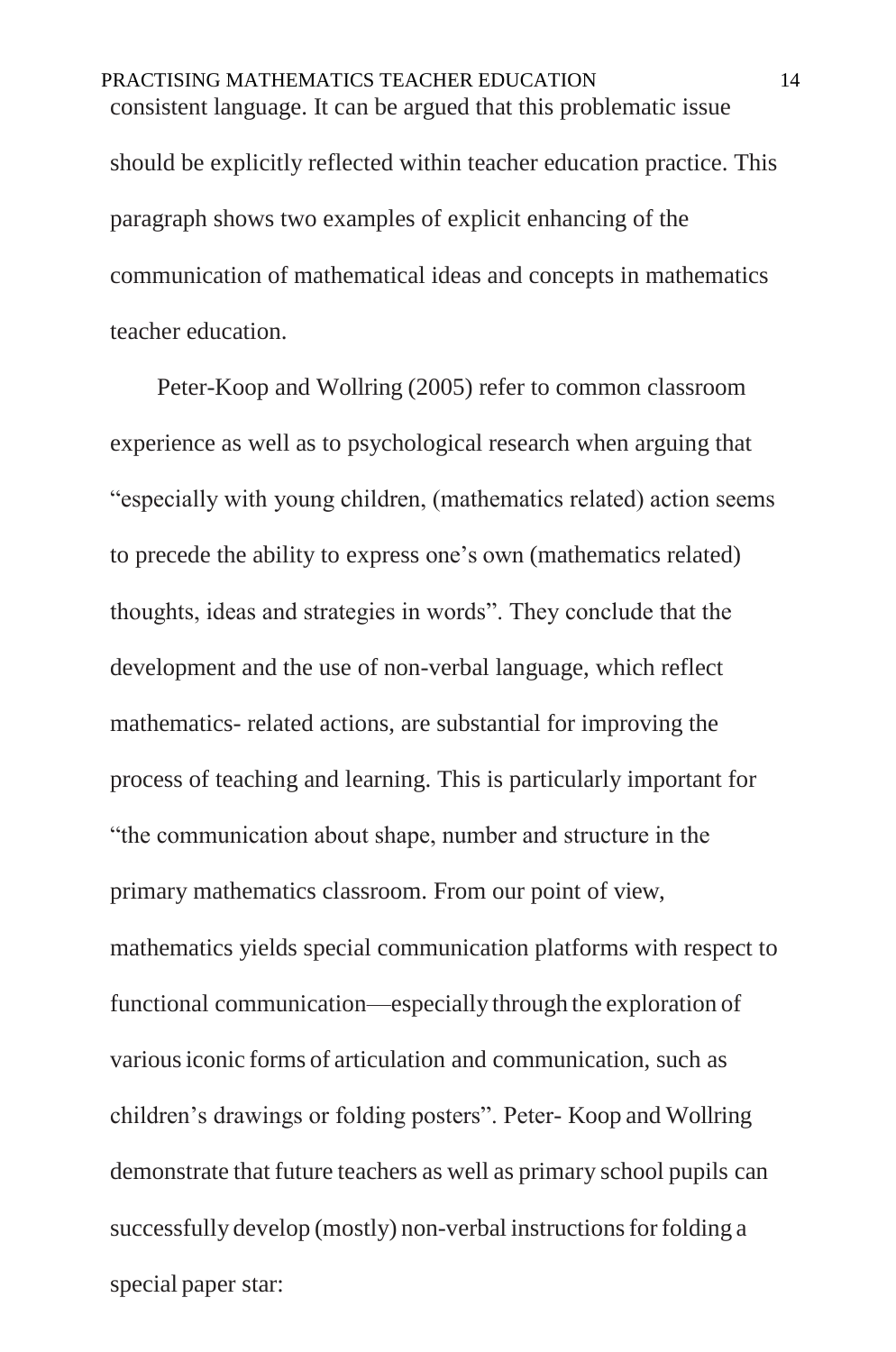The example illustrates how different forms of iconic articulation can support the communication of mathematical ideas. The context of the two examples below is the exploration of geometrical concepts through paper folding activities. The pictures show two "folding posters" (in German: "Faltplakate") designed by fourth graders [**Fig. 1.1.3.8]** and student teachers from a geometry course [**Fig. 1.1.3.9**]. The idea was to provide a folding instruction for second graders that would work without further oral explanation. The two



**Fig. 1.1.3.8** Faltplakat designed by fourth graders



Translation of the pupils' comments in Figure 1.1.3 h: "Now I am lying on my back!" "You have to put me on my back again!"

**Fig. 1.1.3.9** Faltplakat designed by student teachers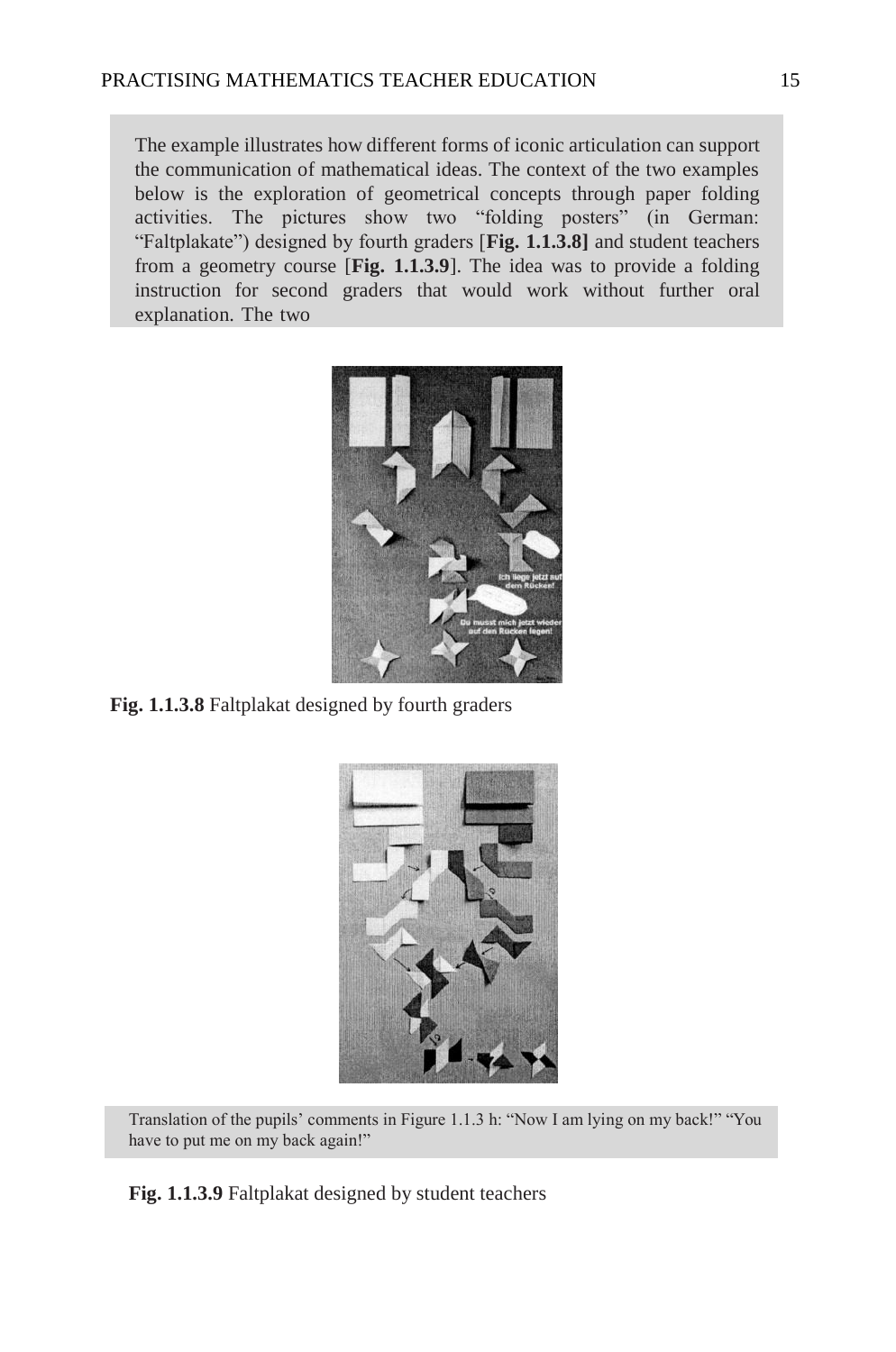folding posters illustrate in how far the fourth graders as well as the student teachers communicate key construction ideas which are related to the special properties of the object—in this case a star that is made out of two congruent but symmetrically opposite parts (Peter-Koop & Wollring, 2005).

Grevholm and Bergsten (2005) report on a development project in mathematics teacher education that aims at explicitly developing a mathematics teachers' professional language. In their project, groups of four to five student teachers work collaboratively, and without interference from teacher educators, with core concepts in mathematics. These future teachers are asked to produce a shared and agreed result in written form. The results from the various groups are compared, and thereafter a videotape from one group's collaborate activity is jointly discussed. The focus of this reflection is on the language that is used to explore and explain the mathematical tasks. According to Grevholm and Bergsten (2005), it is highly important to create open, explorative tasks with focus on core concepts of school mathematics "that promote mathematical discussion and reasoning in the group work of student teachers". An example of such a mathematical task, with the core concepts of mode, median, and average, is presented below:

**Does the director tell the truth about salaries?**

The director Birger Jonasson in the ICT-corporation High-Tec is interviewed on TV and talks about the fact that there is a high salary level of the company.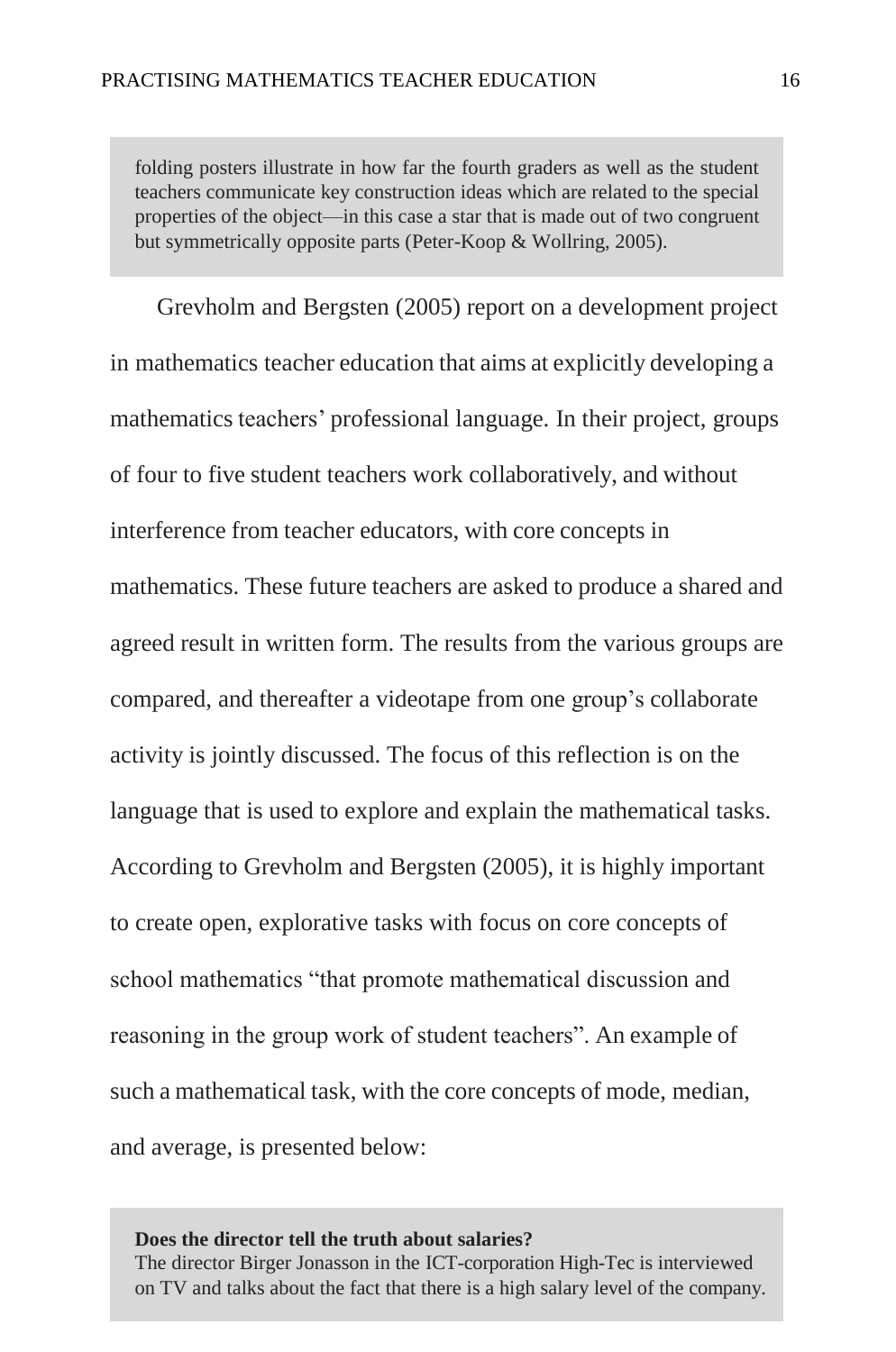The thirteen employed have an average salary of 166555 SEK per month. The mode (called "typvärde," typical value in Swedish) for a monthly salary is 1 million SEK.

The reporter asks how big the median salary is.

"Yes, it is 16000 SEK per month but that is not so interesting in this connection," claims the director.

*Question 1*

Does the director tell the truth? Can the facts given about the salaries really be true? What could the salary pattern look like?

*Question 2*

Three different statistical measures are mentioned in the text. When is one and when the other measure relevant to use? How did the director choose to measure and why do you think he did so?

*Question 3*

How would you plan a teaching sequence about statistical measures for pupils in Years 5 and 9 respectively? Make a draft plan that you think is good and explain why you have chosen this model. What knowledge about statistical measures do you consider important for the pupils?

*Question 4*

What did you learn from this exercise? How does it differ from earlier tasks that you have solved about statistical measures? Can pupils in compulsory school solve this type of tasks? Do you find such tasks in the textbooks?

#### **Material**

Text from the terminology book *Matematikterminologi i skolan*, quotations from the compulsory school mathematics curriculum and mathematics textbooks for years 4–9 (Grevholm & Bergsten, 2005).

#### **4. Using Information and Communication Technology**

#### **in Mathematics Teacher Education**

Information and communication technology (ICT) is used within

mathematics teacher education courses for three purposes, which can

be separated analytically. First, ICT is a means to facilitate student

teachers in learning to teach mathematics. For instance, student

teachers can be offered access to databanks of videotaped classroom

interaction or to platforms for joining "virtual communities" (Bairral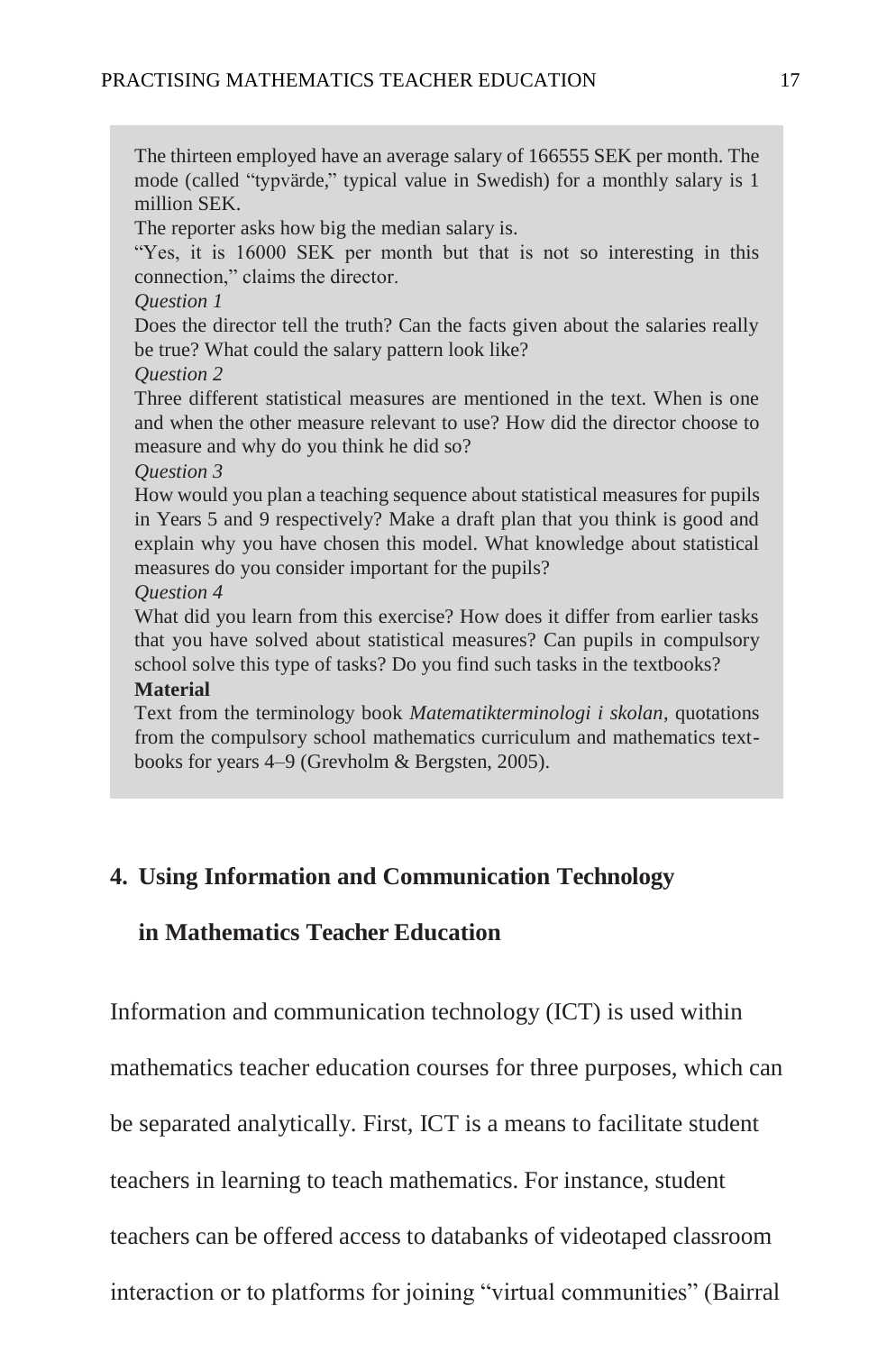& Zanette, 2005). Second, ICT can be treated as a teacher's tool to teach mathematics to schoolchildren. Third, ICT can be regarded as being an integral part of school mathematics. In this last sense, it is an aim of mathematics teacher education to accustom student teachers to the view that innovative mathematics education is ICT based: "ICT is not just a simple auxiliary tool. It is an essential technological element that shapes the social environment, including mathematics teaching. Therefore, it influences the mathematics teacher's evolution regarding professional knowledge and identity" (da Ponte, Oliveira, & Varandas, 2002, p. 113). In the praxis of mathematics teacher education the three approaches are not strictly separated. Accordingly, Miller (2005), who is making use of metaphors from the fields of ecology and anthropology, speaks of an "ICT-rich mathematical education environment" and an "ICT culture". He starts from the premise that in order to meet the ICT standards set by official (governmental or state) regulations preservice teachers should be introduced into ICT-rich mathematical education environments. Miller (2005) provides a description of a rather extensive and comprehensive ICT environment in a British university, in which pre-service teachers learn to teach ICT-based school mathematics.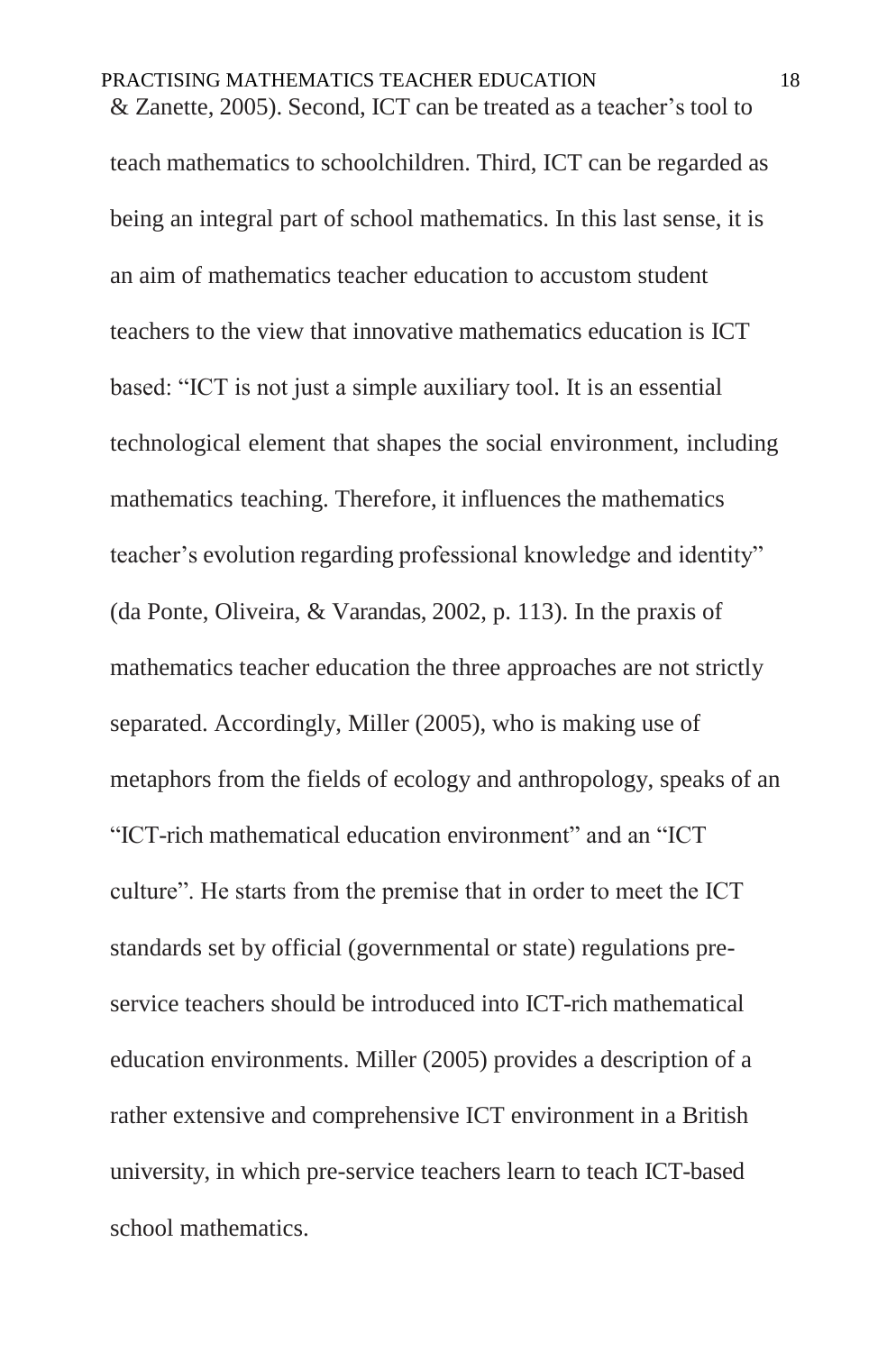#### **An ICT-rich mathematical-education environment**

"Students are quick to adopt the current climate of opinion about the role of new technologies that they see exemplified by their own subject teachers." To this end the mathematics course design not only allows the teacher educators to act as role models but also looks to set an ICT culture providing:

- over 90% of the sessions where the use of an interactive whiteboard is central to learning
- ICT applications such as spreadsheets, graph plotters and geometry programmes that are integrated "seamlessly" into sessions
- regular timetabled subject-based ICT sessions
- a requirement that all students will have used ICT at least twice with a class or small group of pupils on the first 7-week teaching practice
- a subject-based ICT assignment
- a form to monitor the student's use of ICT with pupils
- a laptop computer for a group of students to use in school with pupils<br>
CD POM of resources that includes ICT training resources
- CD-ROM of resources that includes ICT training resources
- CD-ROM of resources that includes ic 1 training resources<br>• interactive whiteboard specific software, user guides and a tutorial programme that can be followed to learn how to use an interactive white- board
- lesson materials that incorporate ICT and/or interactive whiteboard use

To assure that all our students can demonstrate that they have ICT as a "strength" we have linked aspects of ICT knowledge, understanding and skills with the formal assessment process (Miller, 2005).

Among these conditions for ICT-rich environments in

mathematics teacher education, Miller (2005) identifies four features

of ICT in mathematics courses that are key to the British situation:

basic support for cooperative work, the use of the interactive

whiteboard, spreadsheet skills, and the use of ICT in the teaching of

school mathematics: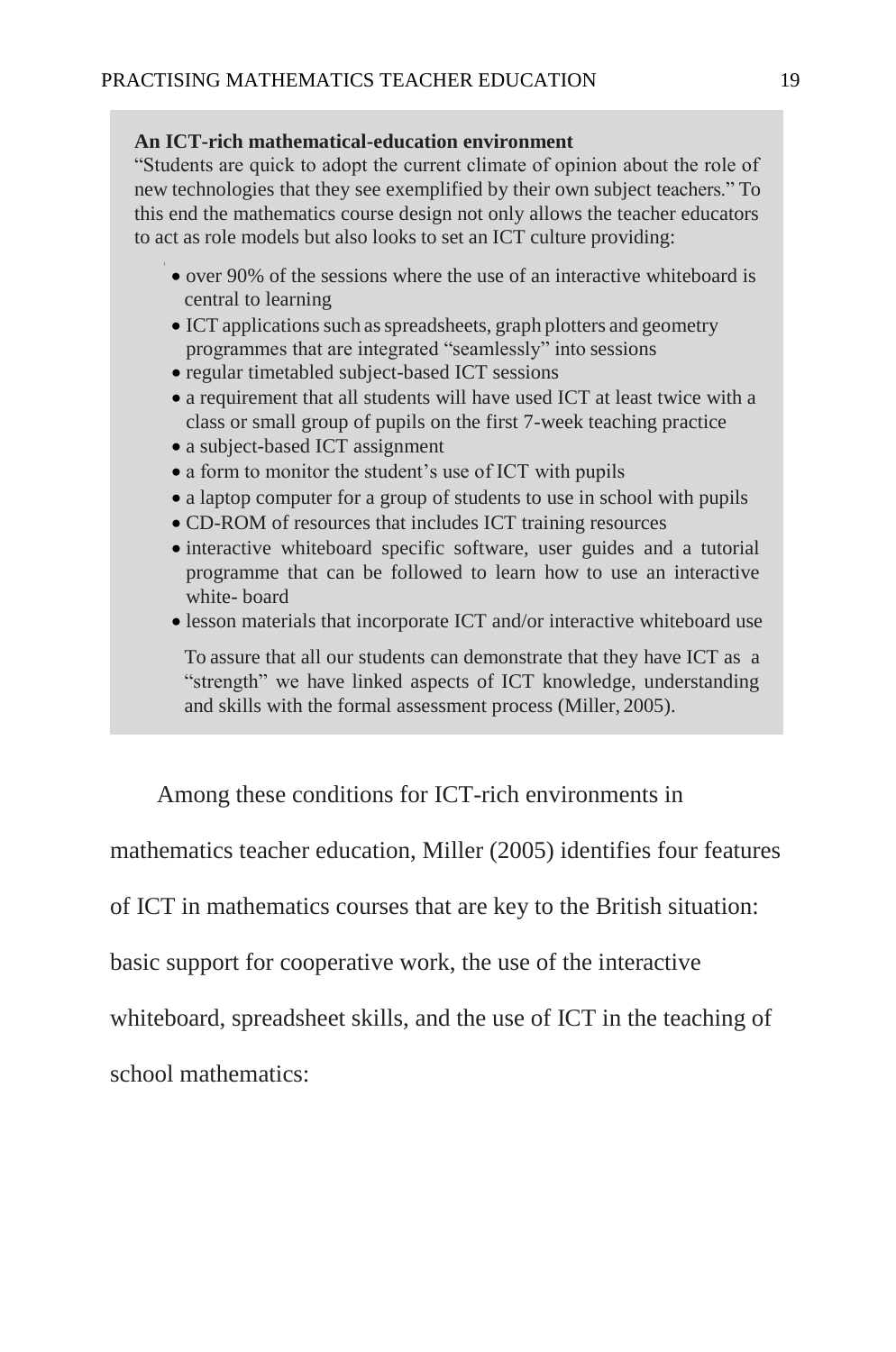#### **Basic support for cooperative work**

We require that our students share work and ideas, so we have placed them in eight groups. Within these groups they have to: solve a mathematical problem and produce a solution using, for example, PowerPoint; design a number of posters to illustrate the mathematics possible in a topic, such as trees or jewellery; produce a resource and lesson plan related to citizenship in mathematics; and provide a review of a website useful for the teaching and learning of mathematics. To facilitate sharing we use a free-access website, Basic Support for Cooperative Work (BSCW: [http://bscw.fit.fraunhofer.de/\),](http://bscw.fit.fraunhofer.de/)) where any individual can register, create an area, invite others to join, and allow users to upload and download files. The assessment process requires that students have to put their poster, citizenship, and website information onto the shared area.

#### *The use of the interactive whiteboard*

The majority of our mathematics students are placed in at least one school where they will be able to use an interactive whiteboard. We therefore require, as part of the assessment process, that they produce an original interactive whiteboard resource, of at least 10 pages, for a one-hour lesson together with an appropriate lesson plan, and place both parts on the BSCW site. The software is on the CD-ROM, and we provide sessions on how to useit. *Spreadsheet skills*

At the start of the course all the mathematics students already have reasonable personal spreadsheet skills. Therefore to challenge them we require that they make an interactive worksheet in Excel. This is a file that provides an activity for pupils and then offers feedback. Typically these files use: "if" conditions, to set up automatic checking of answers; conditional formatting, allowing automated coloured responses; "macros", to clear answers and set up new questions; and scroll bars, to change parameters. Once completed the interactive worksheet has to be tried in school with pupils. This then has to be written up, with the report and file placed on the BSCW site. Almost always students report success with the interactive worksheet, indicating that it motivates pupils and supports understanding. Occasionally students show pupils how to make such a worksheet and ask them to design one for younger pupils. A similar activity involves the use of some commercial short programmes with pupils.

#### *The use of ICT in the teaching of mathematics*

At two specific points in the course we ask students to report on their use of ICT with pupils. This involves a lesson plan, the ICT resource, any other materials used in the lesson and, most importantly, a critical review and evaluation of the lesson plan and the lesson. All these components have to be placed on the BSCW site. One session comes at the end of the first teaching practice and the other midway through the second practice, so we expect there to be a clear change of understanding as students become more experienced both generally and in terms of ICT use (Miller, 2005).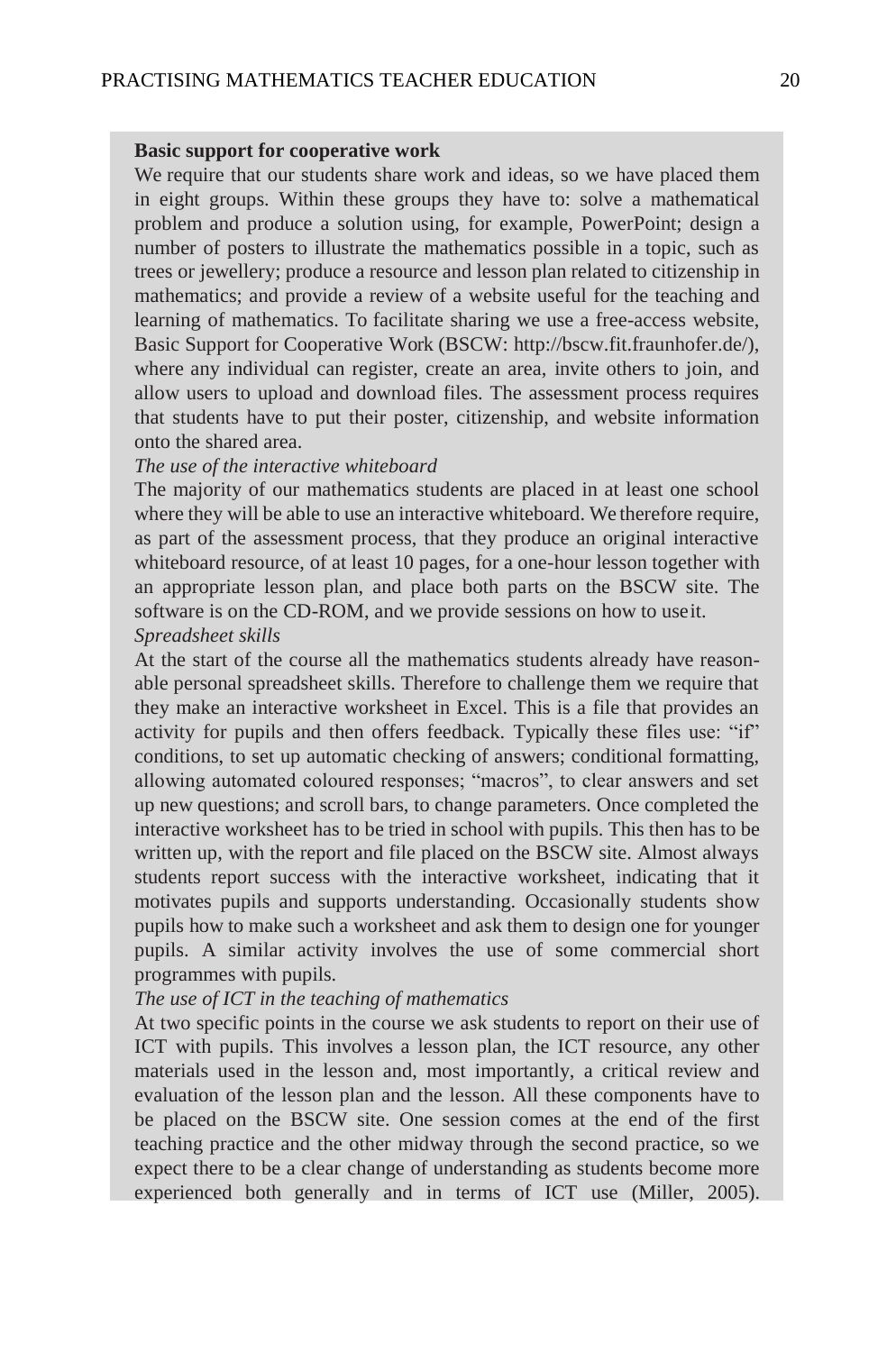Miller concludes that pre-service teachers need substantial guidance both on the "technical" side of ICT-rich school mathematics and on the cooperative side of the mathematics teacher education programme. Apparently, up to now, ICT is often conceived as a powerful but individualistic tool, and it will be an important task of mathematics teacher education to introduce pre-service teachers in cooperative ICT-rich activities.

## **5. Studying Classroom Practice**

The mathematics classroom and the school can be considered as a social setting in which norms are created and teachers and pupils try to ensure working practices and fulfill expectations. In the context of teacher education, the relationships between student teachers and their mentors as well as between student teachers and their peers are part of this environment and contribute critically to student teachers' learning (Jaworski & Gellert, 2003). When student teachers study classroom practice, this practice can be organised by experienced teachers, by themselves under the guidance of a mentor, or by other student teachers. A distinction needs to be made between the perspectives of someone who is teaching (or has just taught) mathematics and of an observer of this teaching practice. This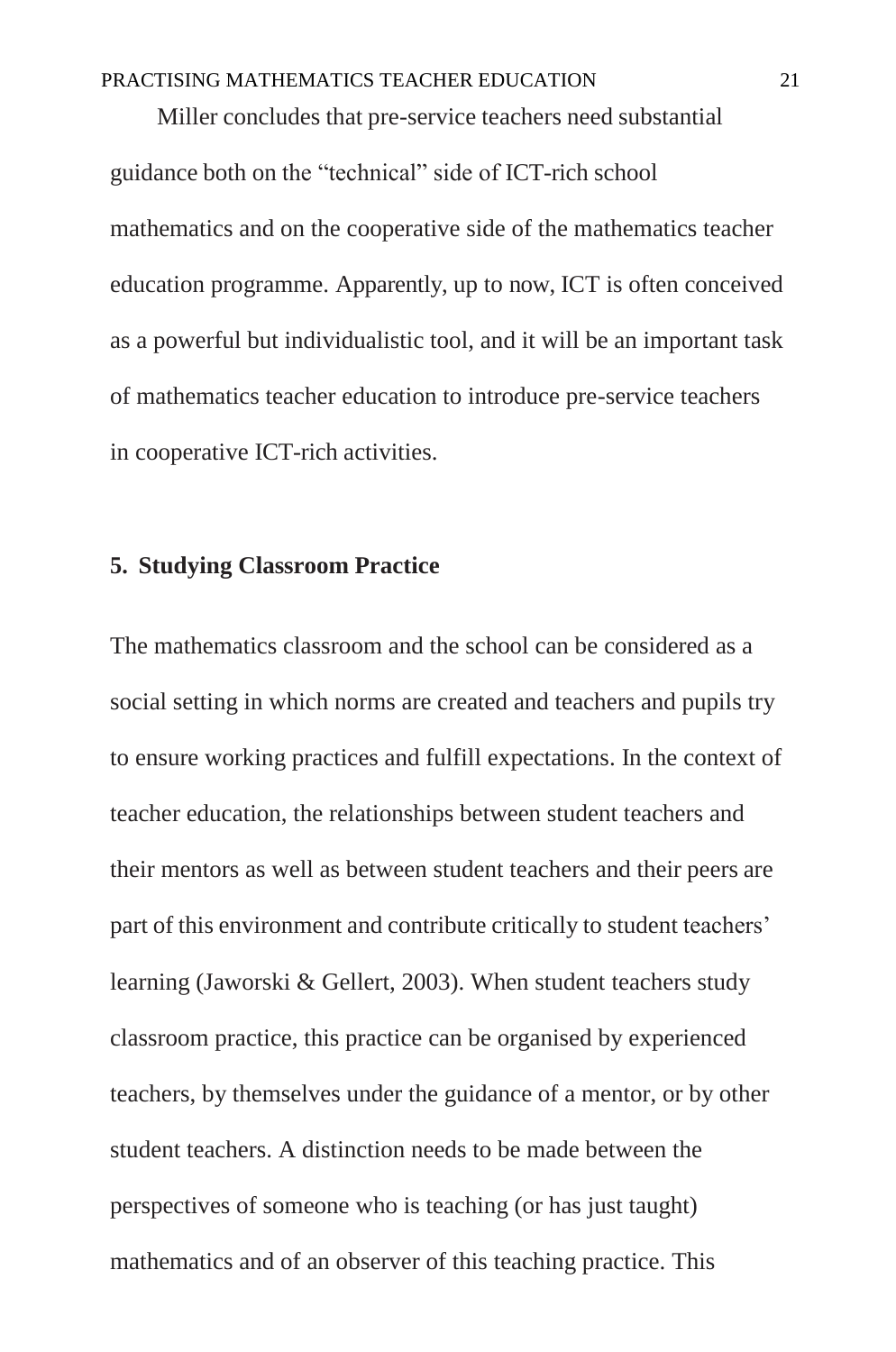distinction applies to situations in schools, where pre-service teachers watch the classroom processes initiated by experienced teachers or where teachers and teacher educators observe the preservice teachers having a try in the classroom. From the perspective of the observer a detached analysis of what happensis possible, whereas the centred stance of practice requires a more intuitive grasping of situations in the classroom. Accordingly, the centred stance of teaching practitioners results, partly, in a shared generalisation of experience; outside observers, in contrast, argue on the grounds of symbolic objectives and general rules. These opposite perspectives, centred and de-centred, if not mediated tend to generate a reserved relationship that is not productive for learning from practice.

It is indeed important to overcome such opposite positioning. What is needed in order to be able to fruitfully analyse classroom practice in teacher education settings is a kind of re-centring. For that, it may first be necessary to disturb the natural grasping of classroom interaction to "perturb existing conceptions*.. .*of teaching and learning" (Mousley & Sullivan, 1997, p. 32) and to fathom the subtleties of the apparently straightforward course of action, which, for instance, is documented on videotapes or audiotapes. Second, analysisshould be directed away from assessment and judgement of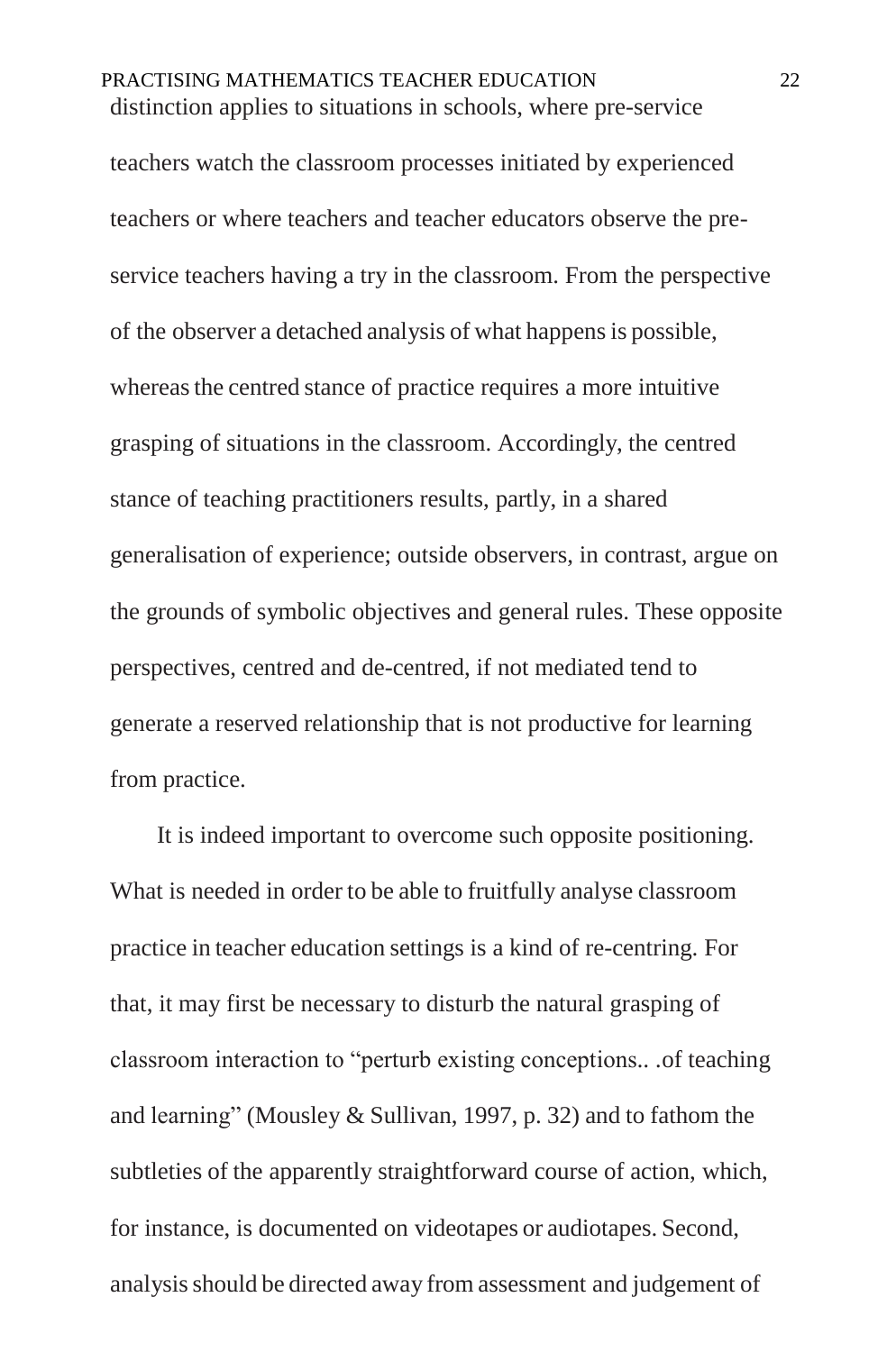PRACTISING MATHEMATICS TEACHER EDUCATION 23 what can be seen on the tapes towards a contentious or consensual dispute of distinctions and effects. Disputes for convincing interpretations and for metaphors that guide future lesson design may develop a specific interpretative sense-making capacity. Briefly, a re-centring stance aims at semiotic self-regulation (see Raeithel, 1996) between pre-service teachers, mentors, and teacher educators.

These kinds of social positioning and the consequences for preservice teachers' professional development are summarised in **Table 1.1.3.1**:

| Social positions                                                                                               | Perception                                                                               | Shared knowledge                                                            | Developmental effect                                                                                    |
|----------------------------------------------------------------------------------------------------------------|------------------------------------------------------------------------------------------|-----------------------------------------------------------------------------|---------------------------------------------------------------------------------------------------------|
| The centred stance<br>of teaching<br>practitioners                                                             | Natural, intuitive<br>grasping of<br>situations in the<br>classroom                      | Generalisation of<br>experience                                             | Consolidation and<br>refinement of trusted<br>and well-known<br>skills, instruments,<br>methods, etc.   |
| The de-centred<br>stance of<br>observers                                                                       | familiar or<br>unfamiliar actions                                                        | Detached analysis of General rules, symbolic<br>objectives                  | Description and<br>assessment of<br>classroom processes                                                 |
| The re-centring<br>stance of semiotic<br>self-regulation in<br>a group that<br>interprets teaching<br>practice | Contentious or<br>consensual<br>dispute of the<br>central<br>distinctions and<br>effects | Sense-making:<br>disputing<br>interpretations, using<br>metaphors as guides | Modification or<br>corroboration of<br>approaches to<br>teaching and learning<br>and of action patterns |

**Table 1.1.3.1** Social positions with respect to classroom practice

Different ways exist for overcoming the opposition of centred and de-centred stances. Sayac (2005) organises professional workshops, called "analysing professional practices", for pre-service primary mathematics teachers as a cooperation of primary schools and the Institut Universitaires de Formation des Maˆıtres(IUFM), in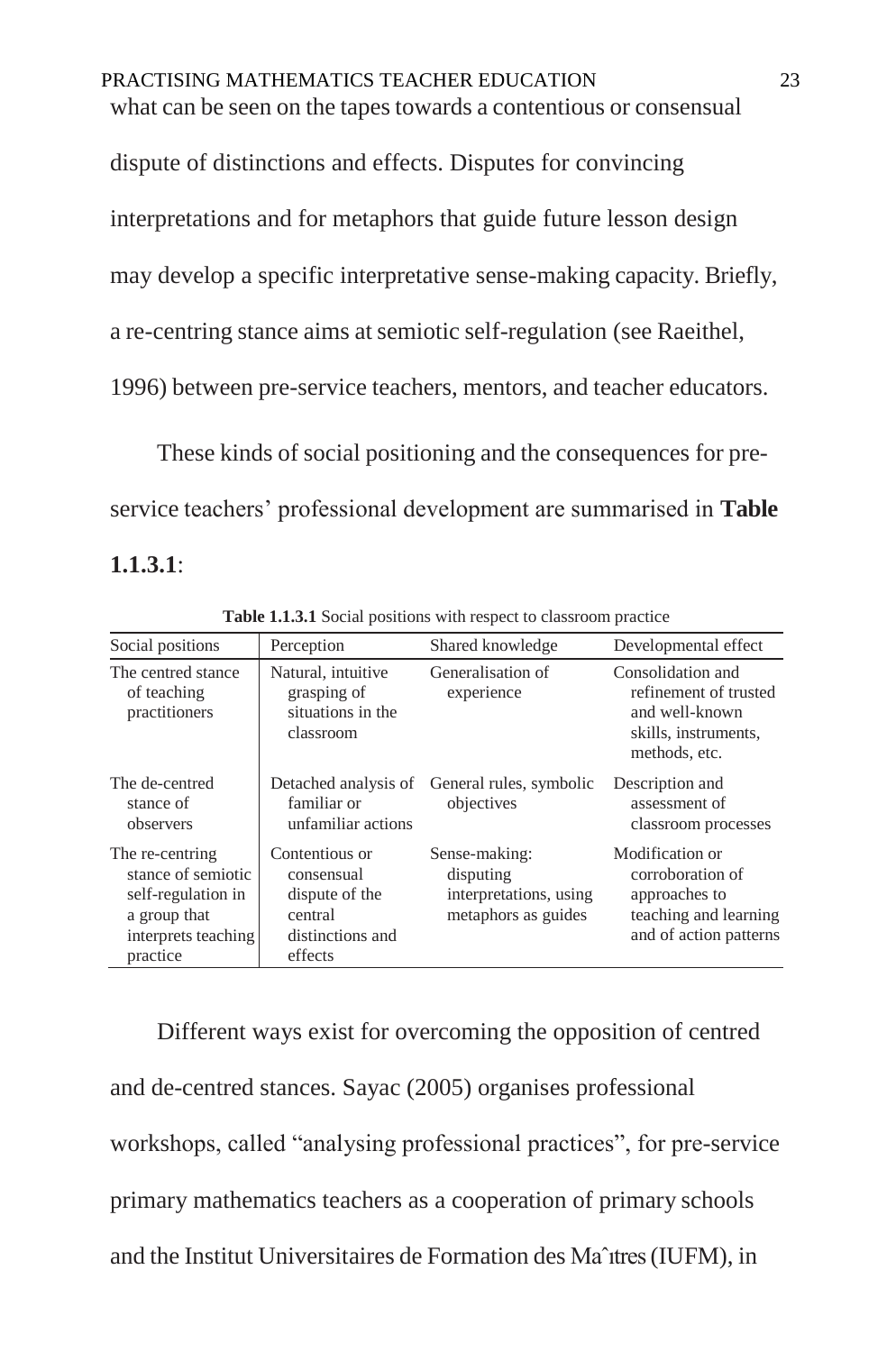which pre-service teachers are prepared for their future teaching

practice. The main aim of the workshop is to allow pre-service

teachers "to get a better grasp of mathematics teaching at school,

thanks to a reflexive analysis on their own practices" (Sayac, 2005).

In order to reach a re-centring stance, Sayac has developed a scheme

for the pre-service teachers' activities:

during a mathematics lesson: Pre-service teachers are dispatched in groups of 4 between classes of the same cycle (pupils aging between 3 and 6, or between 5 and 8, or between 8 and 11) in order to conduct lessons prepared at the IUFM on a specific theme. They will each in their turn play a different part so as to understand what is at stake

- One of the pre-service teachers acts as the class teacher and is responsible for the lesson, both in terms of preparation (choice of contents, organisation, management) and actual performance. •
- Another pre-service teacher observes the lesson from the perspective of what is being learnt (relevance of the setting, of the didactic variables, of the instructions, of the organisation and duration of the lesson etc.). •
- The third pre-service teacher observes the lesson from the pupils' perspective: How did the pupils react to the setting? Were they active or passive? •
- Focused or unfocused? Did they face difficulties? Of what kind? The fourth pre-service teacher observes the lesson from the teacher's perspective: How did s/he manage the lesson at its various stages? Was s/he able to take all the pupils and all their reactions into consideration? What help did s/he bring to pupils facing difficulties? Which mediations did s/he use? •

An audio recording of the session can be considered to show how the lesson went, how the different actors (teacher, pupils) interacted and what the atmosphere in the classroom was like. In order to facilitate such observations and to make them more fruitful, especially at the start of the year, I sometimes give the pre-service teachers an observation chart to fill in according to the various perspectives adopted.

During the evaluation sessions back at the IUFM, the pre-service teacher who had played the part of the teacher gives an account to all the other students of the lesson as he experienced it, and comments, if need be, on the discrepancies between what had been planned and what actually happened. The various perspectives adopted by the other pre-service teachers are then compared and contrasted under the guidance of the teacher educator who has obviously been attending the lesson (Sayac, 2005).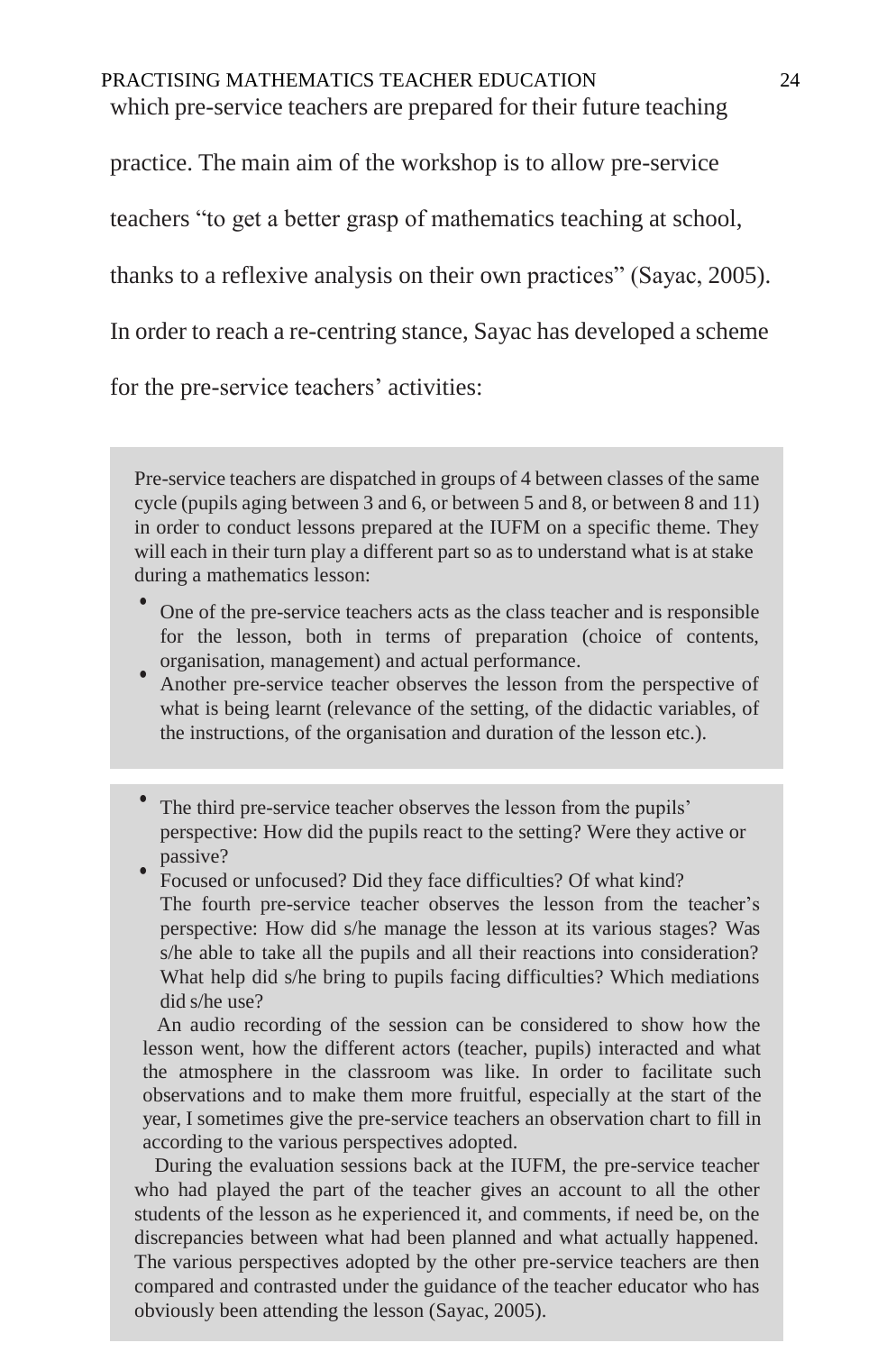The evaluation sessions at the IUFM serve asthe place for semiotic self-regulation between the four pre-service teachers who have directly experienced, although from different perspectives, the mathematics lesson under study, the teacher educator, and the other pre-service teachers who have been involved in the conduction and observation of other lessons. A re-centring stance is possible during these group meetings when the mediation between the pre-service teacher who has taught the lesson and the observers is successful.

Another attempt to reach a de-centring stance is made by Gellert and Krummheuer (2005). They are studying the ways shared knowledge is constructed among a group of experienced teachers, preservice teachers, and themselves as teacher educators. They start from two basic theoretical positions:

1. Every practice of mathematics teaching and learning is a locally emerging process with open ends. The course and the results of this process depend on the students' and the teacher(s)' capacities to interpret and influence the interaction in their classroom. How students and teacher(s) understand each moment of the lesson is crucial for their scope and margin to shape a lesson's course. A mathematics lesson is exactly what those involved see in it. As a consequence, the following is suggested: if students and teachers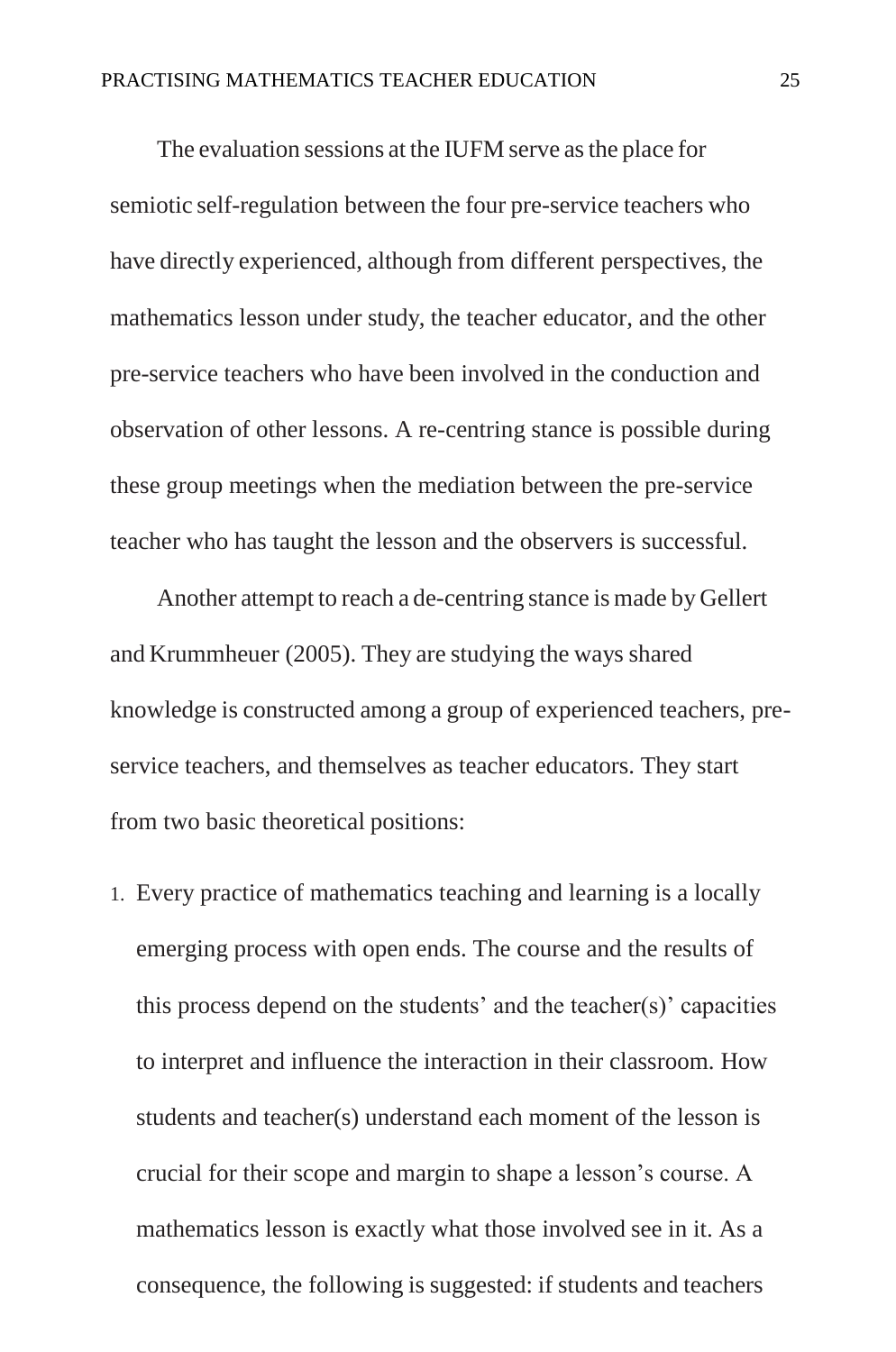## PRACTISING MATHEMATICS TEACHER EDUCATION 26 were able to interpret the locally emerging processes of teaching and learning differently, then a different practice of mathematics education would be possible. The broadening of teachers' interpretative resources is crucial for their professional development.

- contingent upon the perception and realisation of those involved, 2. Interaction in everyday mathematics classes is a complex issue. Although interaction in the classroom is situated and its course is the focus is on four dimensions that provide a structure for analyses of what happens in mathematics classes:
	- Mathematical concepts, theorems, procedures, and models, which students and teachers talk about
	- Arguments and argumentation patterns which students and teachers produce
	- Patterns of interaction
	- Forms of participation of active and silent students

According to Gellert and Krummheuer (2005), these dimensions facilitate differentiation between two opposite forms of interaction in the mathematics classroom, interactionally steady flow vs. thickened interaction. The first is characterised by fragmental argumentation, interaction patterns with inflexible role distribution, and less productive participation of all students; the second, in contrast,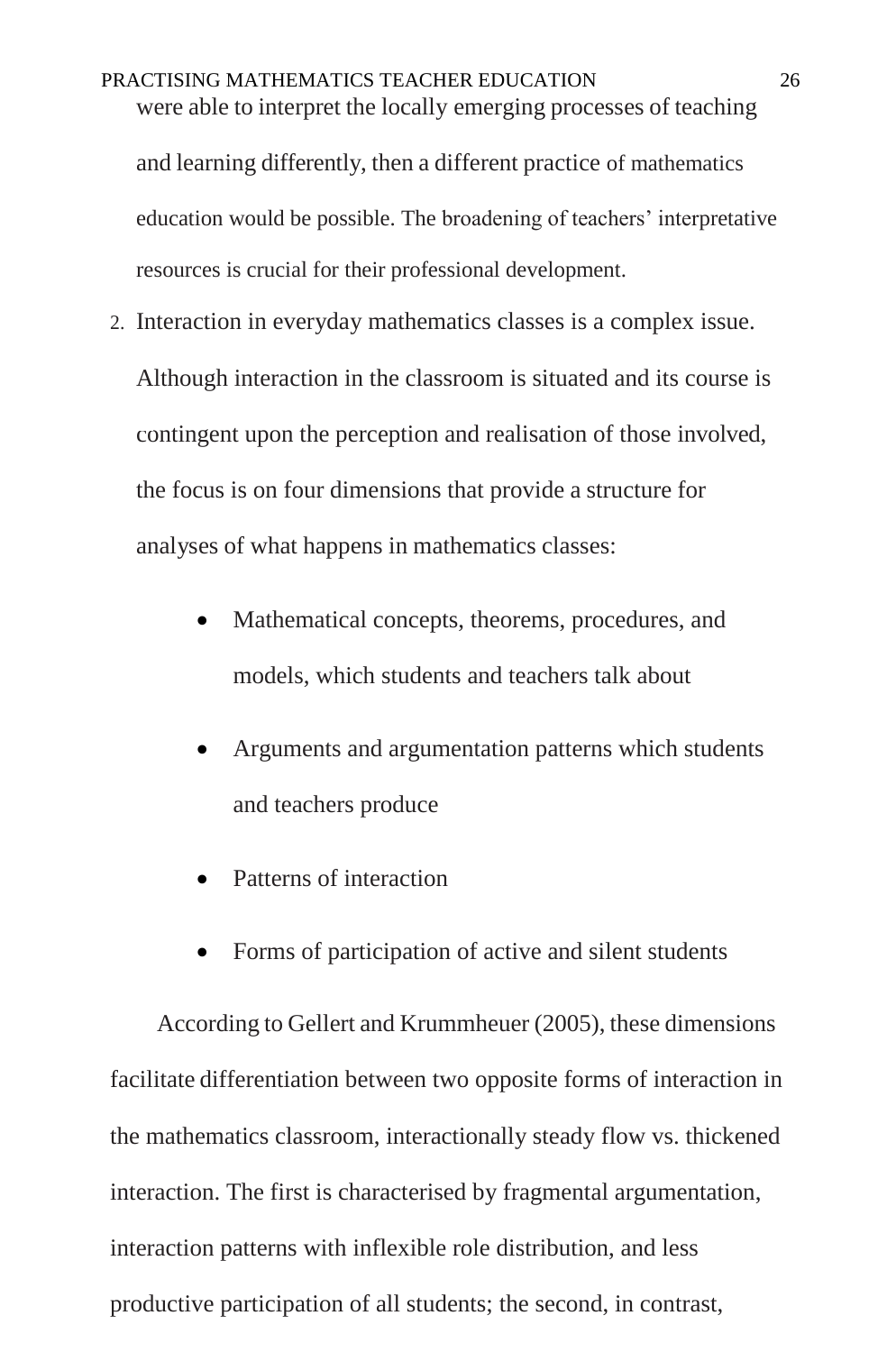shows rather complete collectively produced arguments, flexible roles of students, and scope for their involvement in the educational process. These two forms provide different favourable opportunities for student learning. From Gellert and Krummheuer's perspective, teacher development may be seen as a path towards better opportunities for students' learning of mathematics, that is, to facilitate thick interactions that interrupt the interactionally steady flow of everyday mathematics lessons.

From this theoretical point of view, Gellert and Krummheuer organise a heterogeneous group consisting of pre-service teachers, practising teachers, and themselves as teacher educators:

Based on these two assumptions we offered a 14-week mathematics education course, in which 5 teachers (from two primary schools, teaching 3rd and 4th grade mathematics) and 13 university students studying for a career as primary teacher took part. Participants were divided into stable subgroups of one teacher and two or three students each. The teacher and the two or three students met one day of the week in the school of the teacher. There, students observed the interaction between the teacher and the pupils and among pupils, videotaped parts of the lessons, prepared themselves (supported by the teacher) for teaching the class and taught the class (observed by the teacher). The whole group met one day of the week at university for what we call

collaborative interpretation of classroom interaction. For each of these meetings, one subgroup selected about 15 minutes of videotaped (and transcribed) classroom interaction from the mathematics lessons in their school. The task of the whole group then was to reconstruct the interactional dimensions of the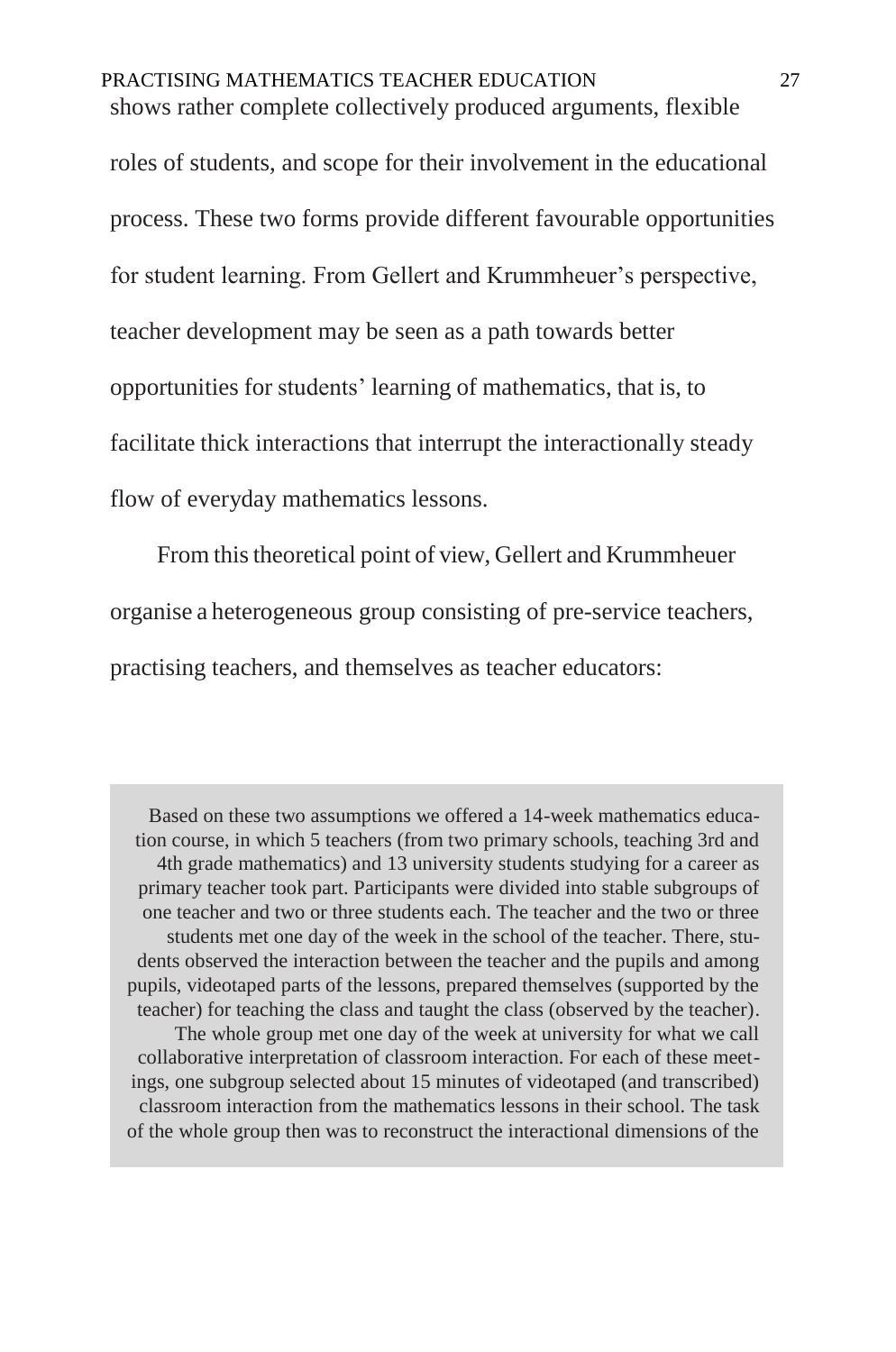15-minute scene. The goal was to analyse what happened in the episode, to find markers why things went as they went, and how the course of interaction could have developed differently—eventually with optimised learning opportunities for the pupils. The analysis aimed at uncovering the contingencies of the supposed natural and seemingly inevitable course of a lesson.

Interpretation of videotaped classroom interaction is not a trivial task. If approached on the basis of common sense, videotaped scenes do not look radically unusual, and there seems nothing to be discovered under the surface. It is not before starting to scrutinise videotaped interaction systematically, that is to say using techniques for focussing on specific dimensions of the interaction, that one can see alternative paths through the possible ramifications of teacher(s)' and students' talk. For instance, some pupils' utterances that on the first view appear to show a lack of understanding of the mathematical problem to be tackled prove to be thoroughly rational, sense making and potentially helpful—they are just misplaced within the course of the arguments. In the first group meetings, we introduced three techniques for interpretation of classroom interaction: analysis of interaction, analysis of argumentation analysis, and analysis of pupils'

A heterogeneous group interpreting classroom practice from a

re-centring stance can be regarded as a promising approach for bridging the divide between formal knowledge (about, in this case, the contingency of classroom interaction and how to make use of it) and the practice of classroom teaching. The importance of interaction patterns and interaction mechanisms is likely to be overlooked from the perspective of concrete teaching in schools. Gellert and Krummheuer summarise that to analyse accounts of interaction is thus a crucial practice of learning from practice. The heterogeneity of the group seems to provide support for teachers' and primary teachers' learning from and for practice, although this heterogeneity still is a rather unknown quantity within research on mathematics teacher education.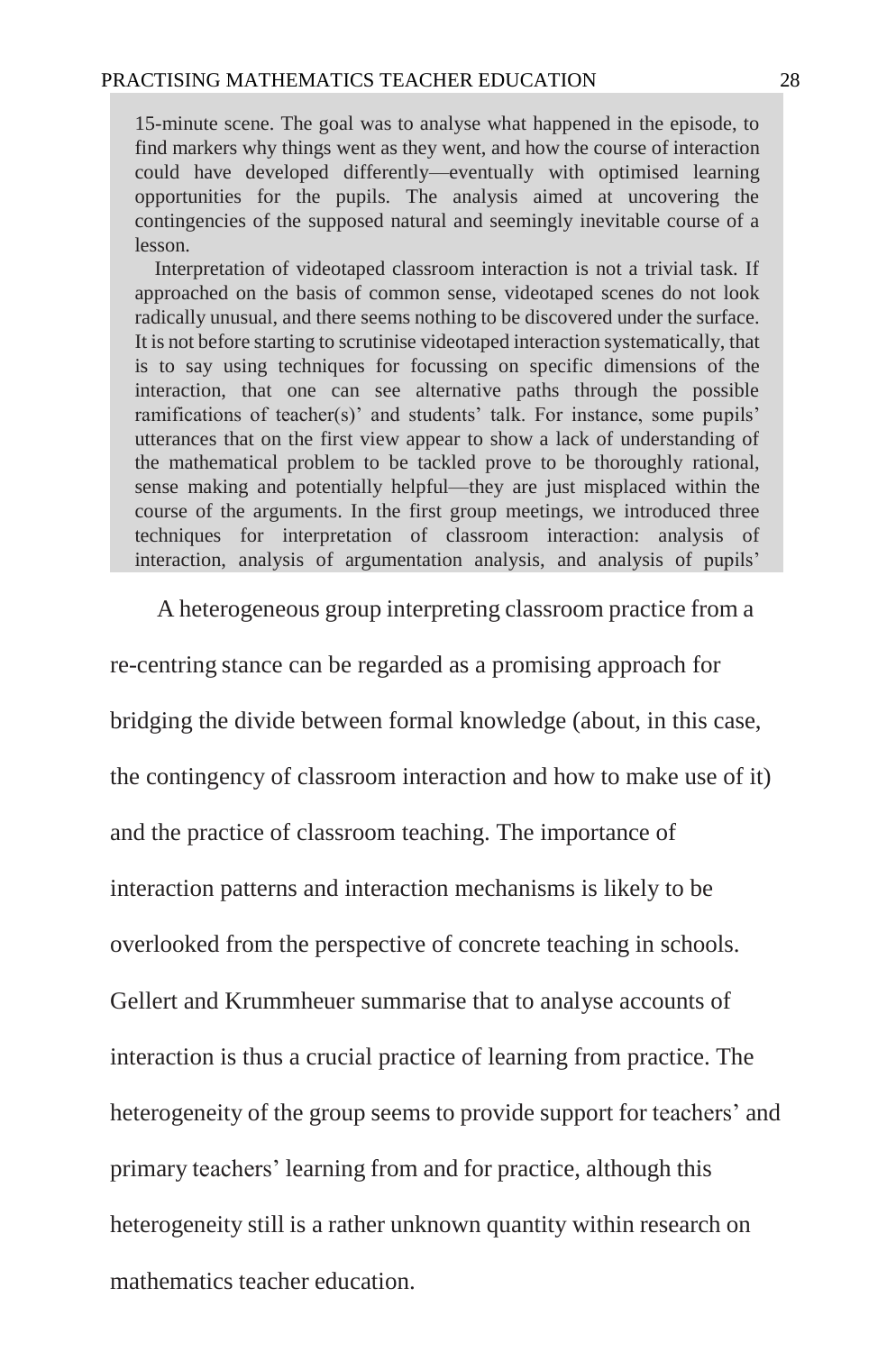In contrast to the two first examples discussed in this chapter, the last example is related to the education of future secondary mathematics teachers. It is more strongly focused on a teaching technique: the teachers' generation of questions. It offers insight in reflections about the issue of what teacher educators might do "to guide pre-service teachers toward their own thinking about questioning for mathematics understanding instead of pre-service teachers searching for authenticated knowledge in this matter" (Rosu & Arvold, 2005):

questioning addressed the content of the experiences in teacher education much more than prescriptions on structure and procedures of the study of The study of questioning was initiated at the beginning of the year when pre-service secondary mathematics teachers questioned their abilities to imagine and practice successful questioning for understanding in real mathematics classrooms. As a response to these concerns, we proposed the study of questioning for the next teaching experience. The study of

questioning.

In the first stage, pre-service teachers were paired and each pair prepared a study of a specific issue in questioning. Special classes were set aside to discuss the focus questions and the design of studies. Readings enriched the discussions. Novices focused both on students' and teachers' questions in the field, and on their own practices.

For two months, we monitored and supervised pre-service teachers' studies. Electronic discussions within a learning community of pre-service teachers, and cooperating and mentor teachers prompted observations and debates in the study of questioning.

In the second stage, during their second semester student-teaching experience, each pre-service teacher, based on her/his experience with the previous semester investigations, designed a more focused study of questioning in practice. Weekly class meetings and discussions accompanied these studies(Rosu & Arvold, 2005).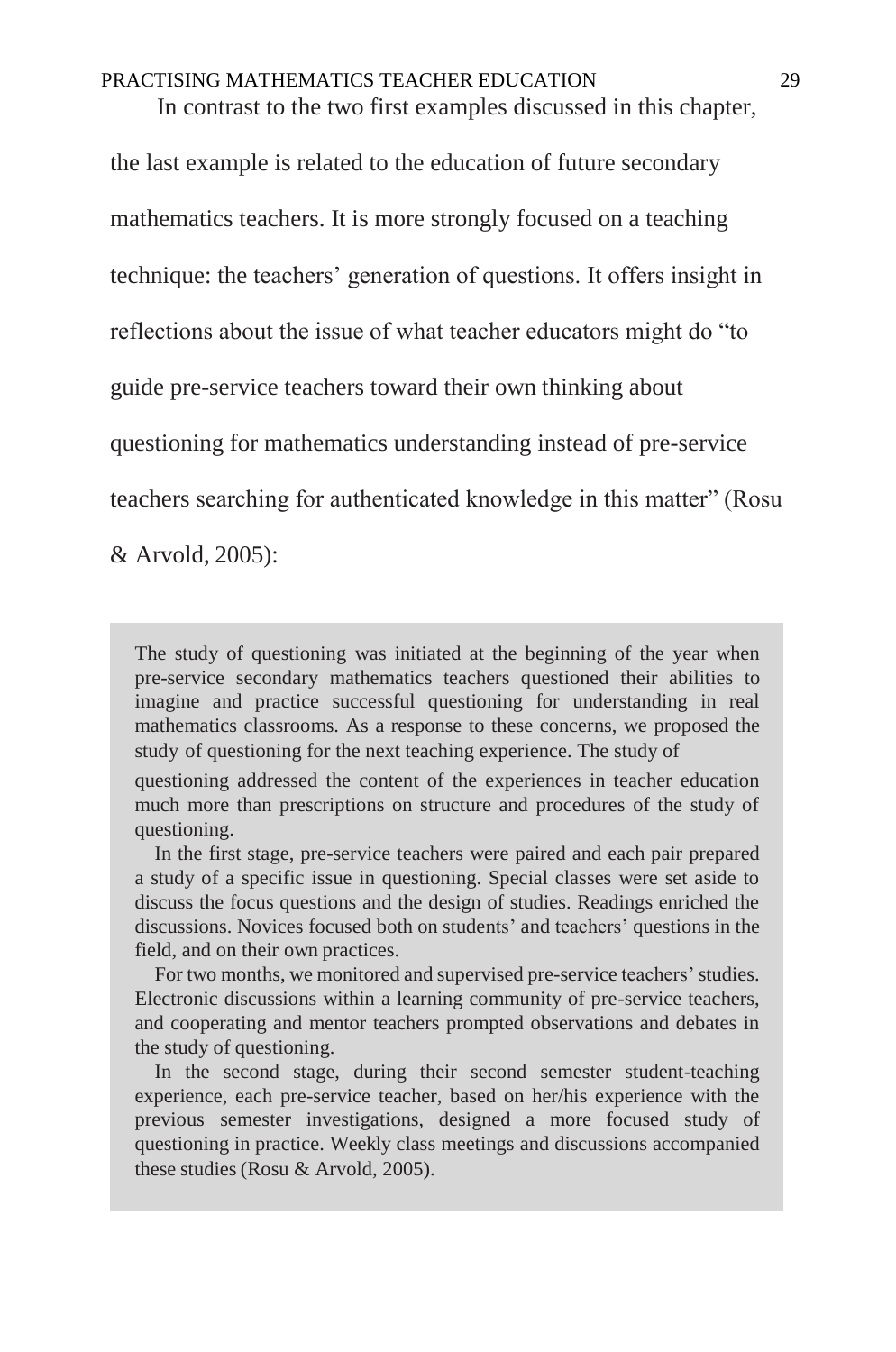All three examples have demonstrated that intensive and intelligent studies of classroom practice value theory and practice not as distant poles but as reflexively connected elements of knowledgeable activity. As Sayac (2005) concludes, "Educating teachers through practice and for practice should therefore take pride of place in the initial education of teachers because teachers can thus be initiated to the analysis of their own practice, using concepts developed by research in mathematics education, and this will facilitate the learning process of their future pupils". The study of classroom practice is very different from any unreflective fieldbased experience.

## **6. Limitation**

A single course experience cannot, of course, create comprehensive or permanent changes in teachers' perceptions of mathematics and mathematics teaching nor will such a singular experience significantly affect teachers' classroom practice. Sullivan (1989), for instance, demonstrates how teaching newcomers, who have successfully worked with interesting activities along current approaches to mathematics education during their initial teacher education programmes and who have shown high levels of self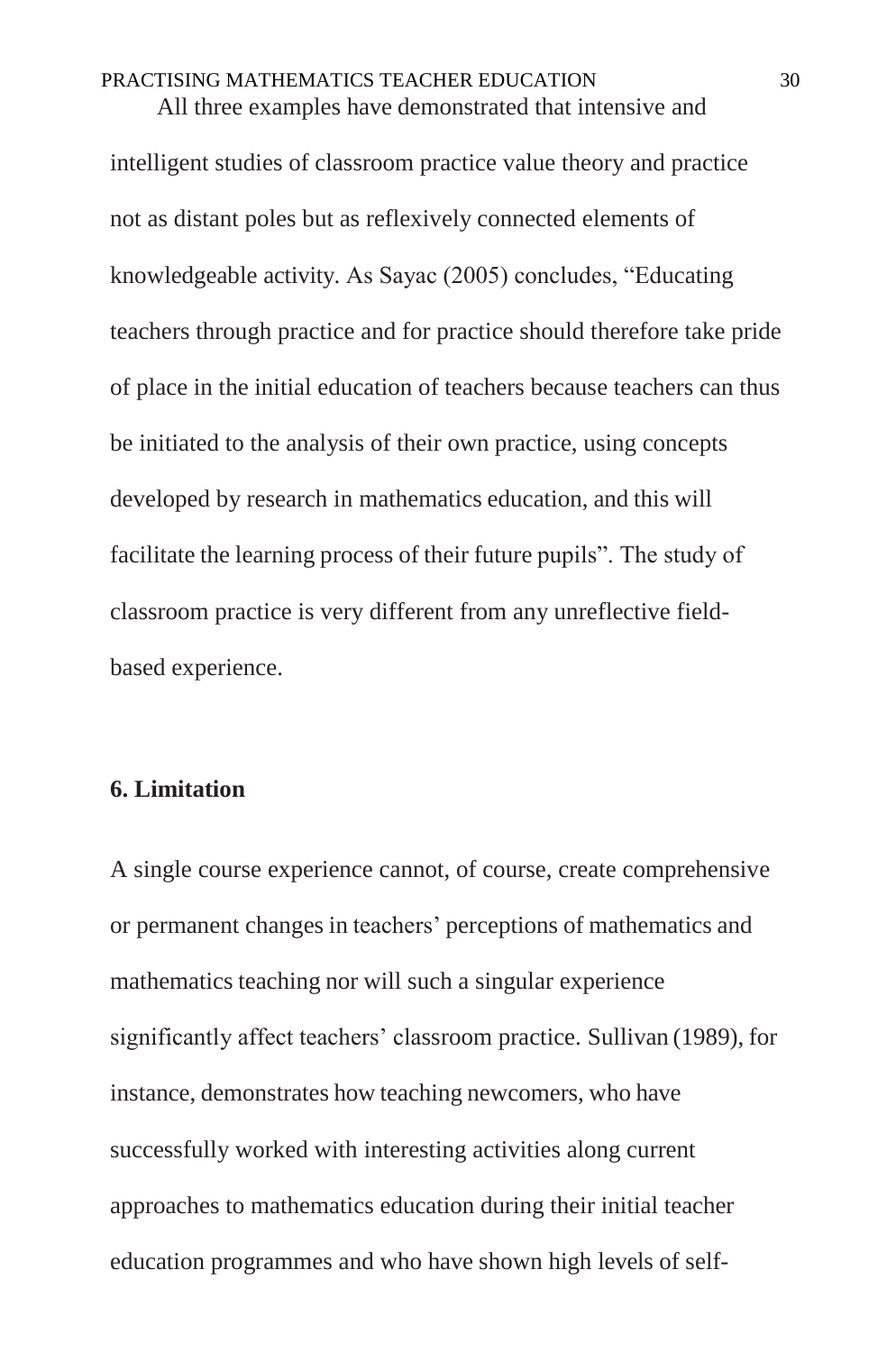PRACTISING MATHEMATICS TEACHER EDUCATION 31 reflection, fall back on "traditional" methods of mathematics instruction shortly after having been employed. Apparently, schools seem to be very effective in integrating new teachers in the prevailing culture of the school.

However, expanding the realm of possibilities does not simply aim at fruitful yet isolated course experience. The ultimate purpose of presenting interesting examples from teacher education practice is the construction of a more reflective mathematics teacher education culture, within which teacher educators and future teachers can engage in developing and elaborating mathematically and socially sound conceptions of mathematics teaching and learning. As a matter of fact, this is not a short-term project.

A last, and critical, remark: the examples of mathematics teacher education practices presented and discussed at the study conference may, on the one hand, be regarded as the status quo of innovative developments in teacher education. On the other hand, there seems to be reason to assume that these examples, although diverse in nature, reflect a kind of occidental mainstream in mathematics teacher education research. The diversity of mathematics teacher education practices and of underlying intentions of these practices is, of course, much broader. For instance, in some places there is an ongoing discussion whether and how to include ethno-mathematical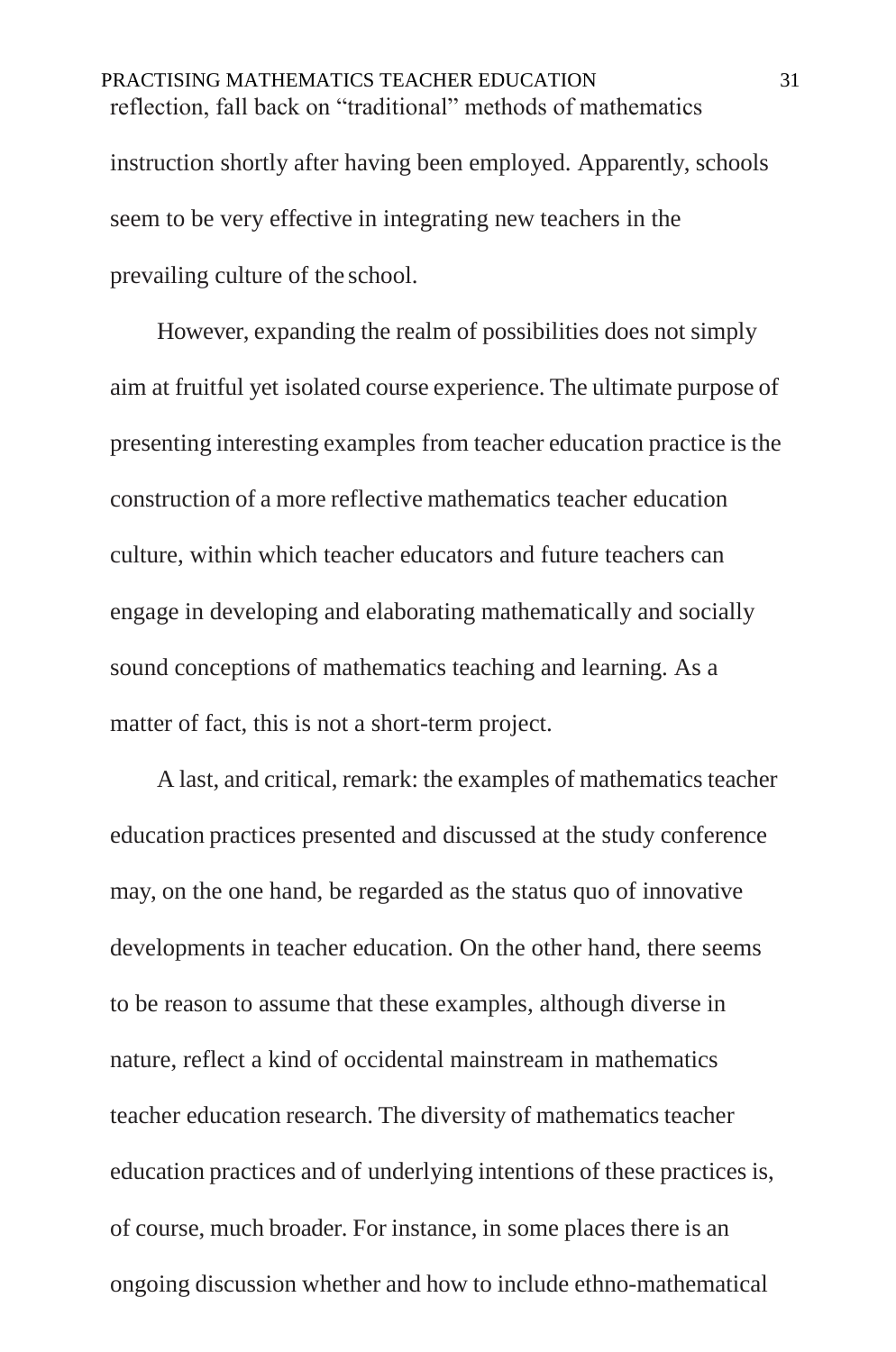PRACTISING MATHEMATICS TEACHER EDUCATION 32 practices and reflections within teacher education programmes. In other places, particularly in countries of social transition and/or political transformation (at the time of writing, e.g., Venezuela, Bolivia), the request for a critical mathematics teacher education is considerably high. It is, perhaps, a negative side effect of the high quality and the institutional character of an ICMI study conference that not all developments and discussions, particularly from the periphery, can be included in conferences and official reports.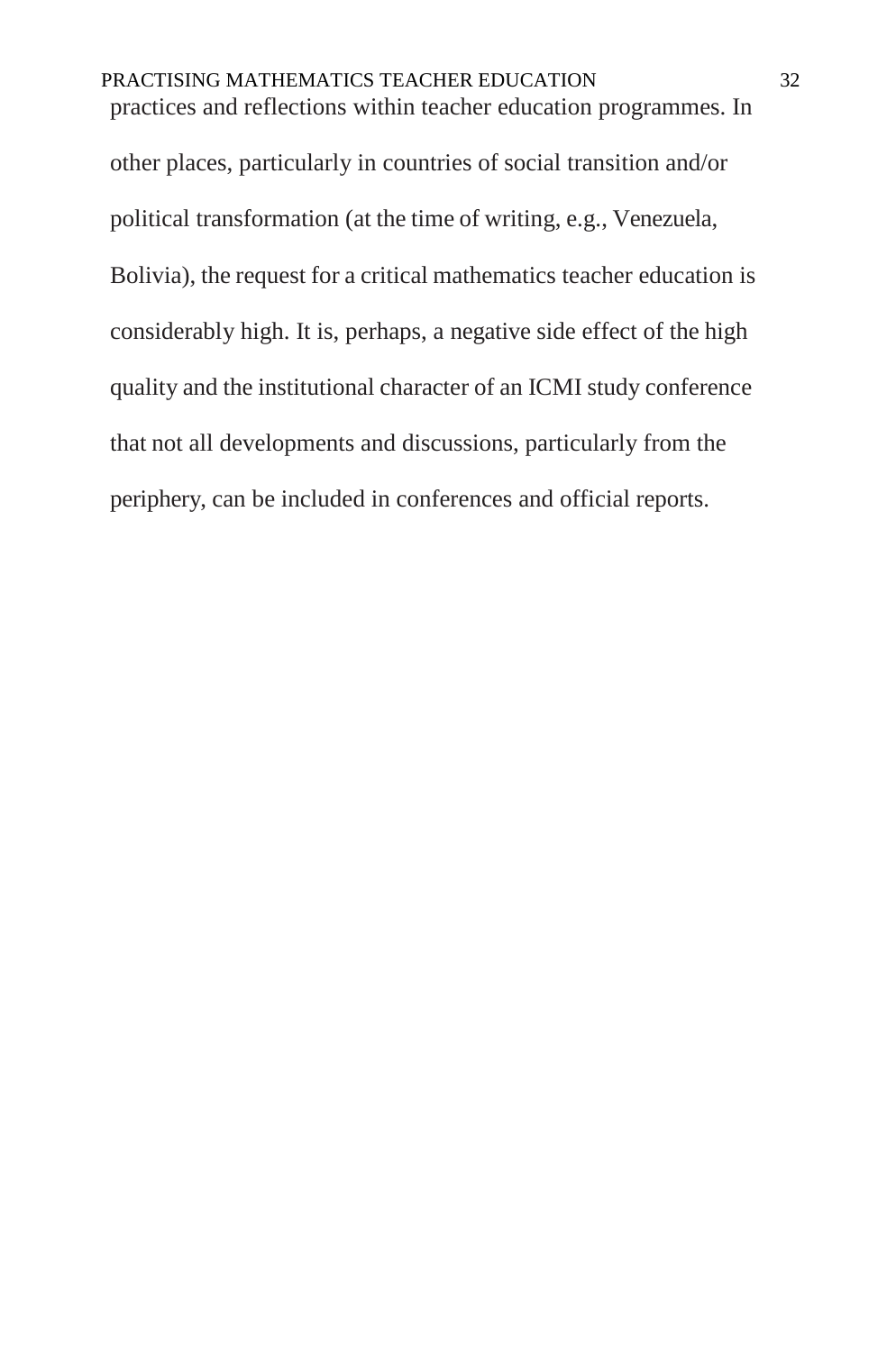- Adler, J. (2001). *Teaching mathematics in multilingual classrooms*. Dordrecht: Kluwer.
- Alrø, H., & Skovsmose, O. (2002). *Dialogue and learning in mathematics education. Intention, reflection, critique*. Dordrecht: Kluwer.
- Amato, S. (2004). Improving student teachers' mathematical knowledge. *Proceedings of the 10th International Congress of Mathematical Education*, Copenhagen, Denmark. Available at [http://www.icme-organisers.dk/taA/.](http://www.icme-organisers.dk/taA/)
- Amato, S. (2005). *Improving student teachers' understanding of multiplication*. Paper presented at the conference of the 15th ICMI Study on the Professional Education and Development of Teachers of Mathematics, A<sup></sup> guas de Lindo<sup>i</sup>ia, Brazil.
- Bairral, M., & Zanette, L. (2005). *Geometric learning and interaction in a virtual community of practice*. Paper presented at the conference of the 15th ICMI Study on the Professional Education and Development of Teachers of Mathematics, Á guas de Lindóia, Brazil.
- Bernstein, B. (1996). *Pedagogy, symbolic control and identity: Theory, research, critique.* London: Taylor & Francis.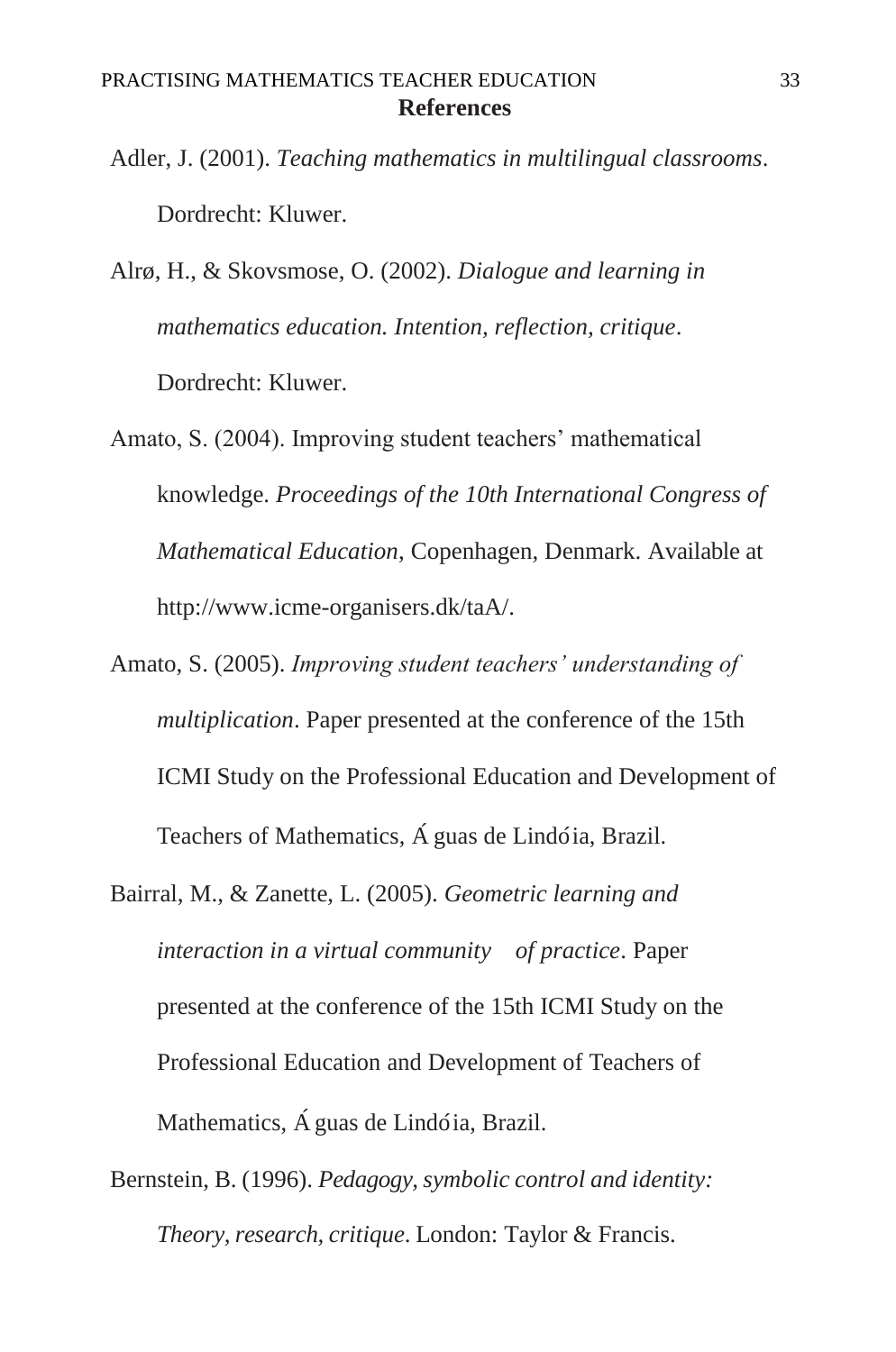presented at the conference of the 15th ICMI Study on the

Professional Education and Development of Teachers of

Mathematics, Á guas de Lindóia, Brazil.

- Brown, T. (1997). *Mathematics education and language. Interpreting hermeneutics and post- structuralism*. Dordrecht: Kluwer.
- Cobb, P., & Bauersfeld, H. (Eds.). (1995). *The emergence of mathematical meaning: Interaction in classroom cultures*. Hillsdale: Lawrence Erlbaum.
- da Ponte, J. P., Oliveira, H., & Varandas, J. M. (2002). Development of pre-service mathematics teachers' professional knowledge and identity in working with information and communication technology. *Journal of Mathematics Teacher Education, 5*(2), 93–115.
- Gadanidis, G., & Namukasa, I. (2005). *Math therapy*. Paper presented at the conference of the 15th ICMI Study on the Professional Education and Development of Teachers of Mathematics, Á guas de Lindóia, Brazil.
- Gellert, U., & Krummheuer, G. (2005). *Collaborative interpretation of classroom interaction: Stimulating practice by systematic*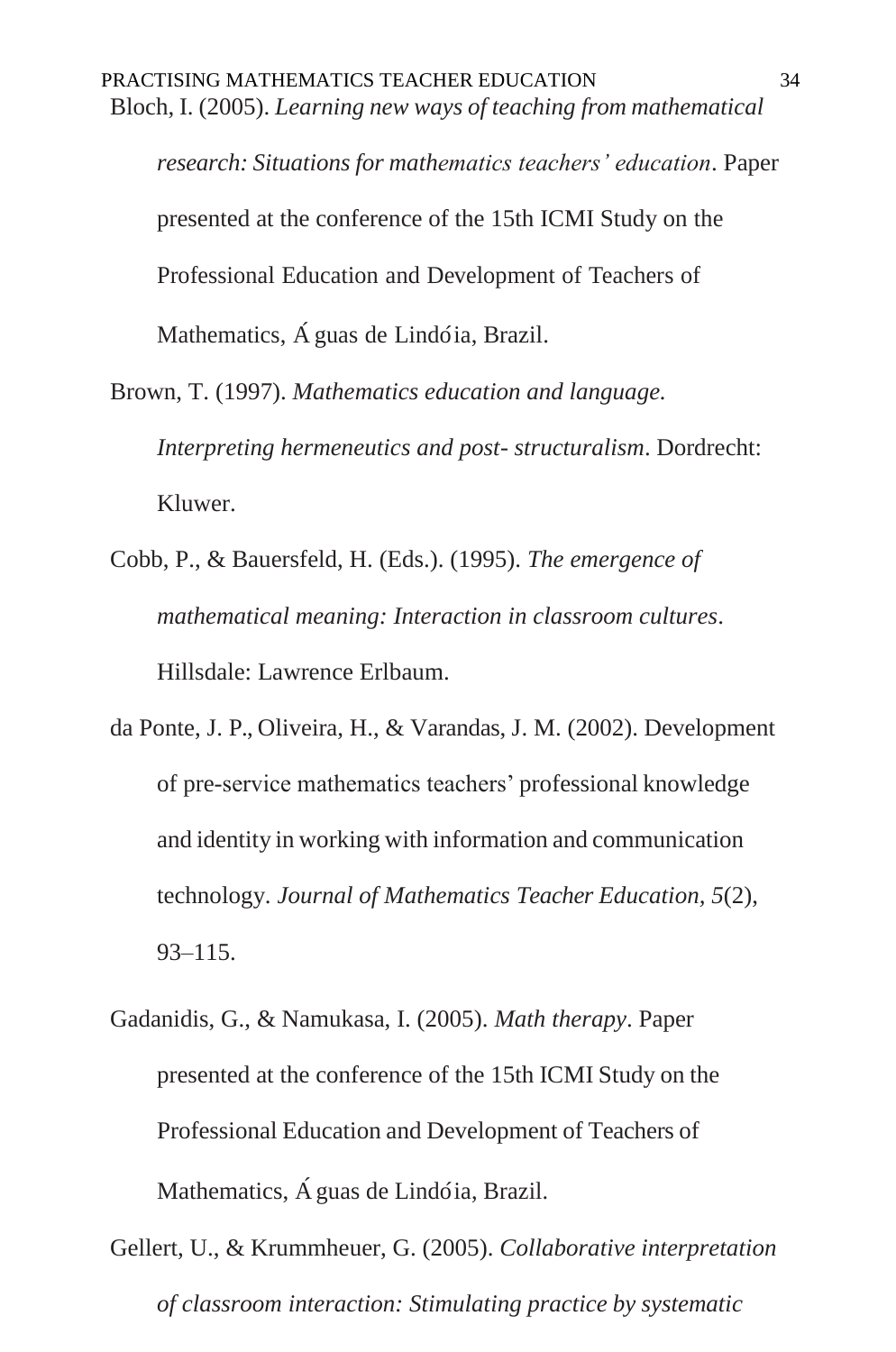PRACTISING MATHEMATICS TEACHER EDUCATION 35 *analysis of videotaped classroom episodes*. Paper presented at the conference of the 15th ICMI Study on the Professional Education and Development of Teachers of Mathematics, A´ guas de Lindo´ia, Brazil.

Grevholm, B., & Bergsten, C. (2005). *The development of a professional language in mathematics teacher education*. Paper presented at the conference of the 15th ICMI Study on the Professional Education and Development of Teachers of Mathematics, Á guas de Lindóia, Brazil.

- Jaworski, B., & Gellert, U. (2003). Educating new mathematics teachers: Integrating theory and practice, and the roles of practising teachers. In A. J. Bishop, M. A. Clements, C. Keitel, J. Kilpatrick, & F. K. S. Leung (Eds.), *Second international handbook of mathematics education* (pp. 829–875). Dordrecht: Kluwer.
- Kieran, C., Forman, E., & Sfard, A. (Eds.). (2002). *Learning discourse. Discursive approaches to research in mathematics education*. Dordrecht: Kluwer.

Miller, D. (2005). *An ICT-rich mathematical environment enhancing pre-service teacher education*. Paper presented at the conference of the 15th ICMI Study on the Professional Education and Development of Teachers of Mathematics, A´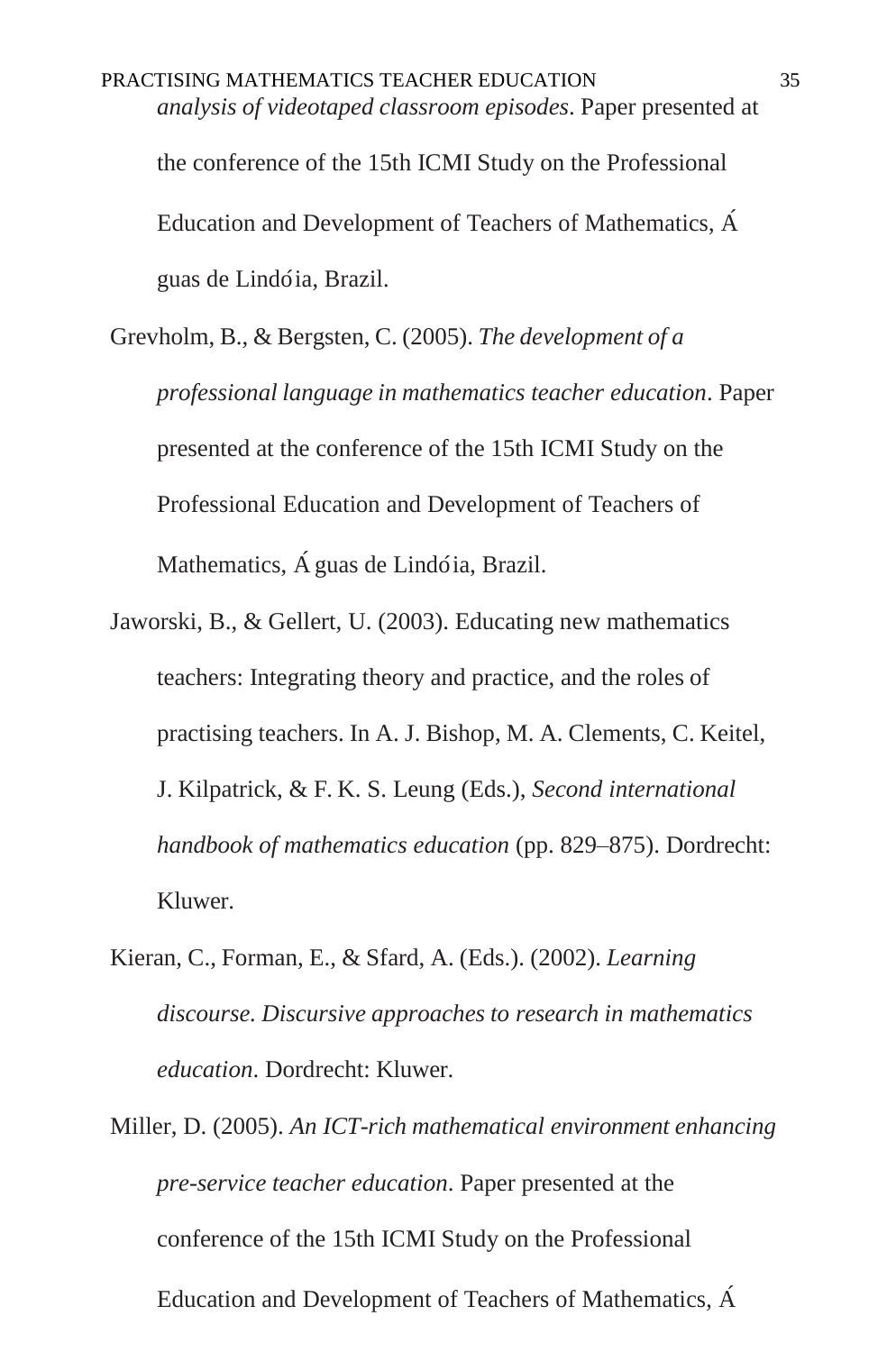PRACTISING MATHEMATICS TEACHER EDUCATION 36 guas de Lindo´ia, Brazil.

Mousley, J., & Sullivan, P. (1997). Dilemmas in the professional education of mathematics teachers. In E. Pekhonen (Ed.), *Proceedings of the 21st conference of the international group for the psychology of mathematics education (pp. 131–147).* Lahti: University of Helsinki, Lahti Research and Training Centre.

- Peretz, D. (2006). Enhancing reasoning attitudes of prospective elementary school mathematics teachers. *Journal of Mathematics Teacher Education, 9*(4), 381–400.
- Peter-Koop, A., & Wollring, B. (2005). *Communicating "own strategies" in primary mathematics classrooms: Insights for pre-service teachers*. Paper presented at the conference of the 15<sup>th</sup> ICMI Study on the Professional Education and Development of Teachers of Mathematics, A<sup></sup> guas de Lindóia, Brazil.
- Pimm, D. (1987). *Speaking mathematically: Communication in mathematics classrooms*. London: Routledge.

Proulx, J. (2005). *"Objectives to work on" vs "Objectives to attain": A challenge for mathematics teacher education curriculum?*  Paper presented at the conference of the 15th ICMI Study on the Professional Education and Development of Teachers of